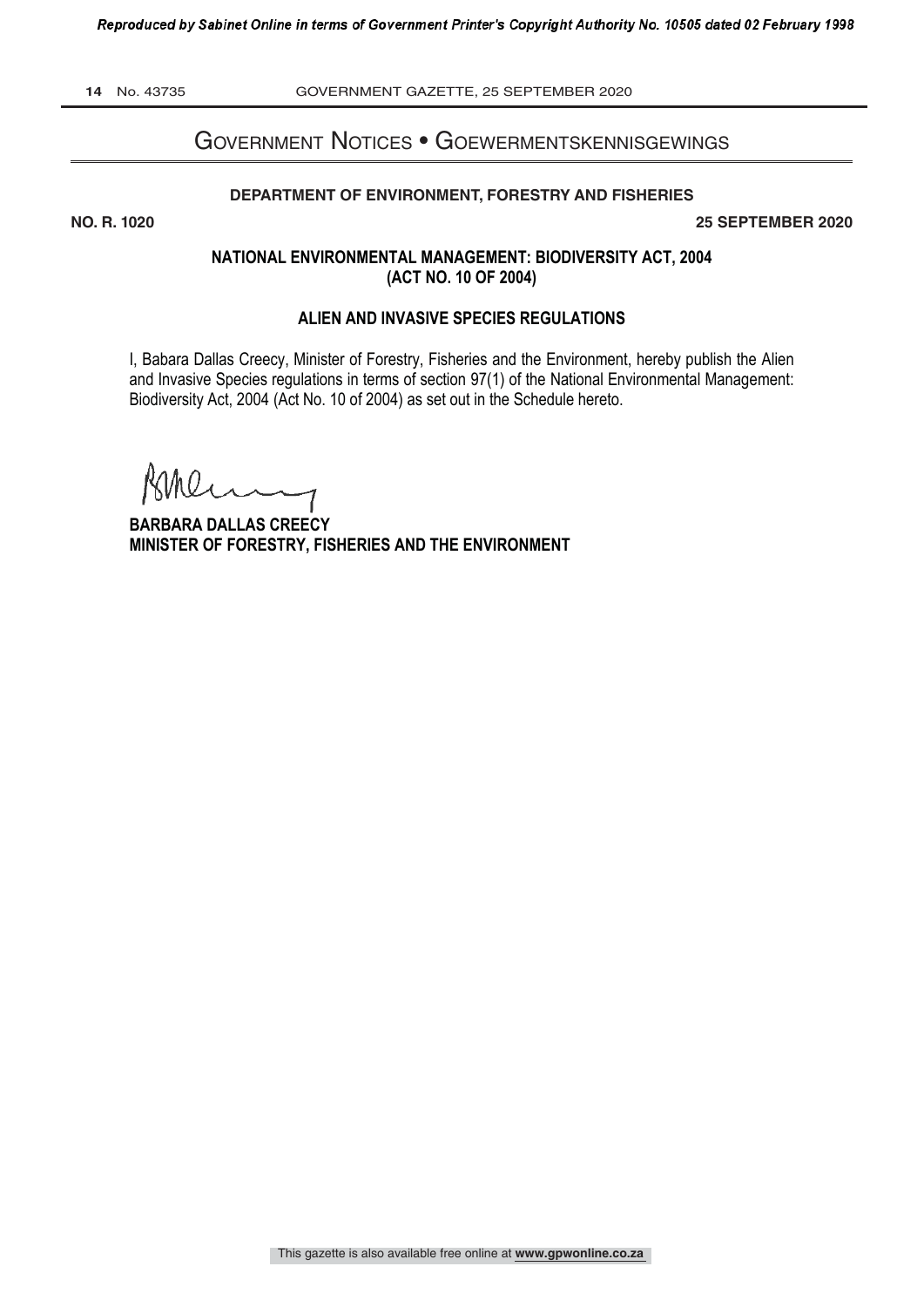#### **SCHEDULE**

# **CHAPTER 1 INTERPRETATION**

1. Definitions

#### **CHAPTER 2 CATEGORIES OF LISTED INVASIVE SPECIES**

- 2. Category 1a Listed Invasive Species<br>3. Category 1b Listed Invasive Species
- 3. Category 1b Listed Invasive Species<br>4. Category 2 Listed Invasive Species
- 4. Category 2 Listed Invasive Species
- 5. Category 3 Listed Invasive Species

#### **CHAPTER 3 RESTRICTED ACTIVITIES**

- 6. Restricted activities
- 7. General obligations
- 8. Import of alien species
- 9. Ports of entry

# **CHAPTER 4 NATIONAL FRAMEWORK DOCUMENTS**

- 10. Invasive Species Monitoring, Control and Eradication Plans<br>11. National register of alien and listed invasive species
- National register of alien and listed invasive species
- 12. Invasive species research and biological control
- 13. National status reports

# **CHAPTER 5 REGISTERS AND NOTIFICATION**

- 14. Register of permits
- 15. Register of notifications and directives

#### **CHAPTER 6 RISK ASSESSMENT**

- 16. Risk assessment framework
- 17. Risk assessment practitioner
- 18. Risk assessment procedure
- 19. Risk assessment report

#### **CHAPTER 7**

#### **ISSUING, AMENDMENT AND CANCELLATION OF PERMITS**

- 20. Nature of permit
- 21. Form and content of application for permit
- 22. Consideration of application
- 23. Decision
- 24. Permit conditions
- 25. Special provisions for research, biological control, display and inter-basin transfer
- 26. Form and content of permits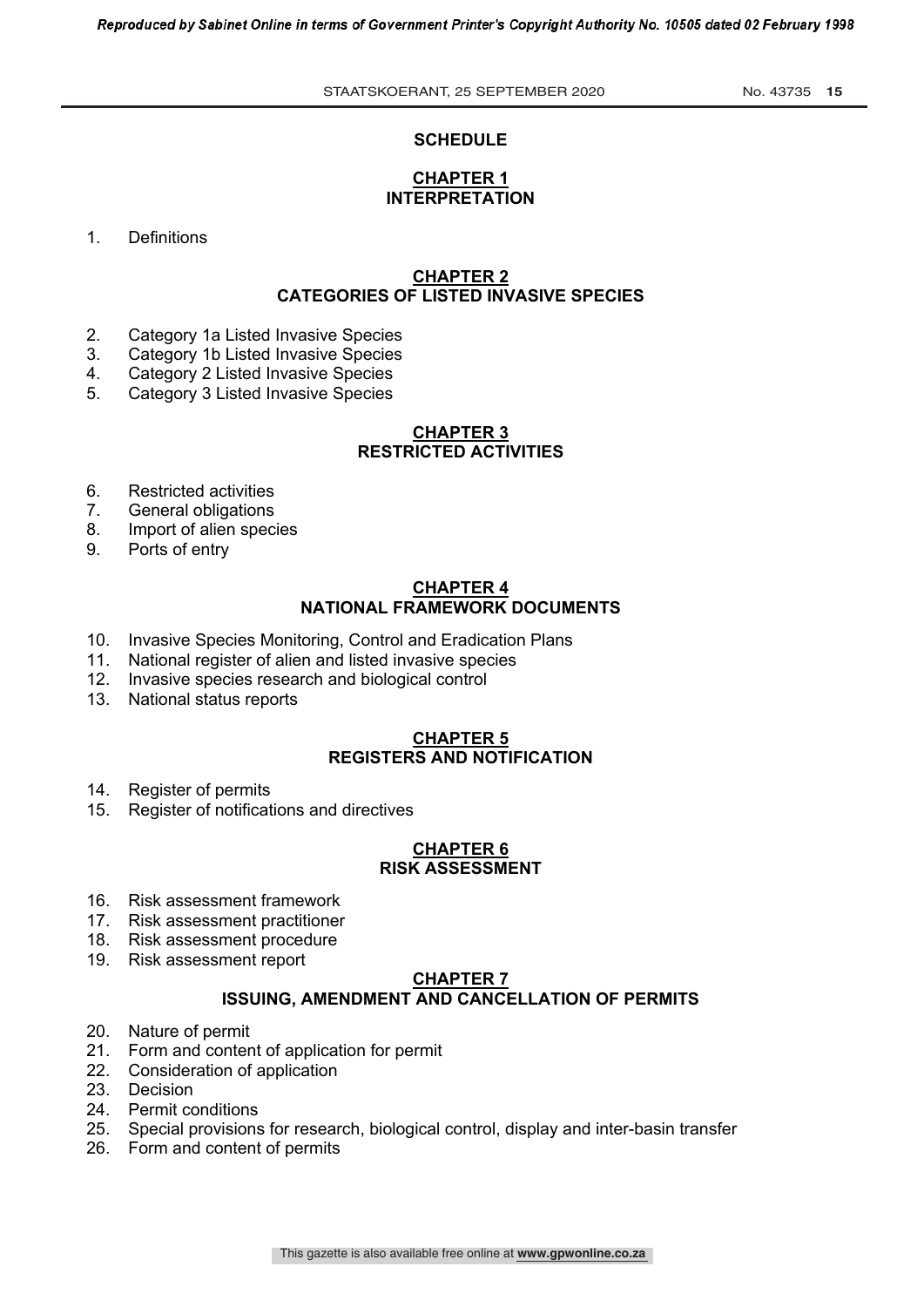#### **16** No. 43735 GOVERNMENT GAZETTE, 25 SEPTEMBER 2020

- 27. Period of validity of permits
- 28. Amendment of permits
- 29. Return of cancelled permits
- 30. Renewal of permits
- 31. Sale or transfer of alien and listed invasive species

#### **CHAPTER 8 EMERGENCY SUSPENSION**

32. Emergency suspension of permits

# **CHAPTER 9 COMPLIANCE AND ENFORCEMENT**

- 33. Request for directives
- 34. Withdrawal of directives
- 35. Limitation of liability
- 36. Offences and penalties

#### **CHAPTER 10 REPEAL, SHORT TITLE AND COMMENCEMENT**

- 37. Repeal
- 38. Short title and commencement date

#### **LIST OF ANNEXURES**

Annexure A: Fees

Annexure B: Request to issue a directive in terms of regulation 32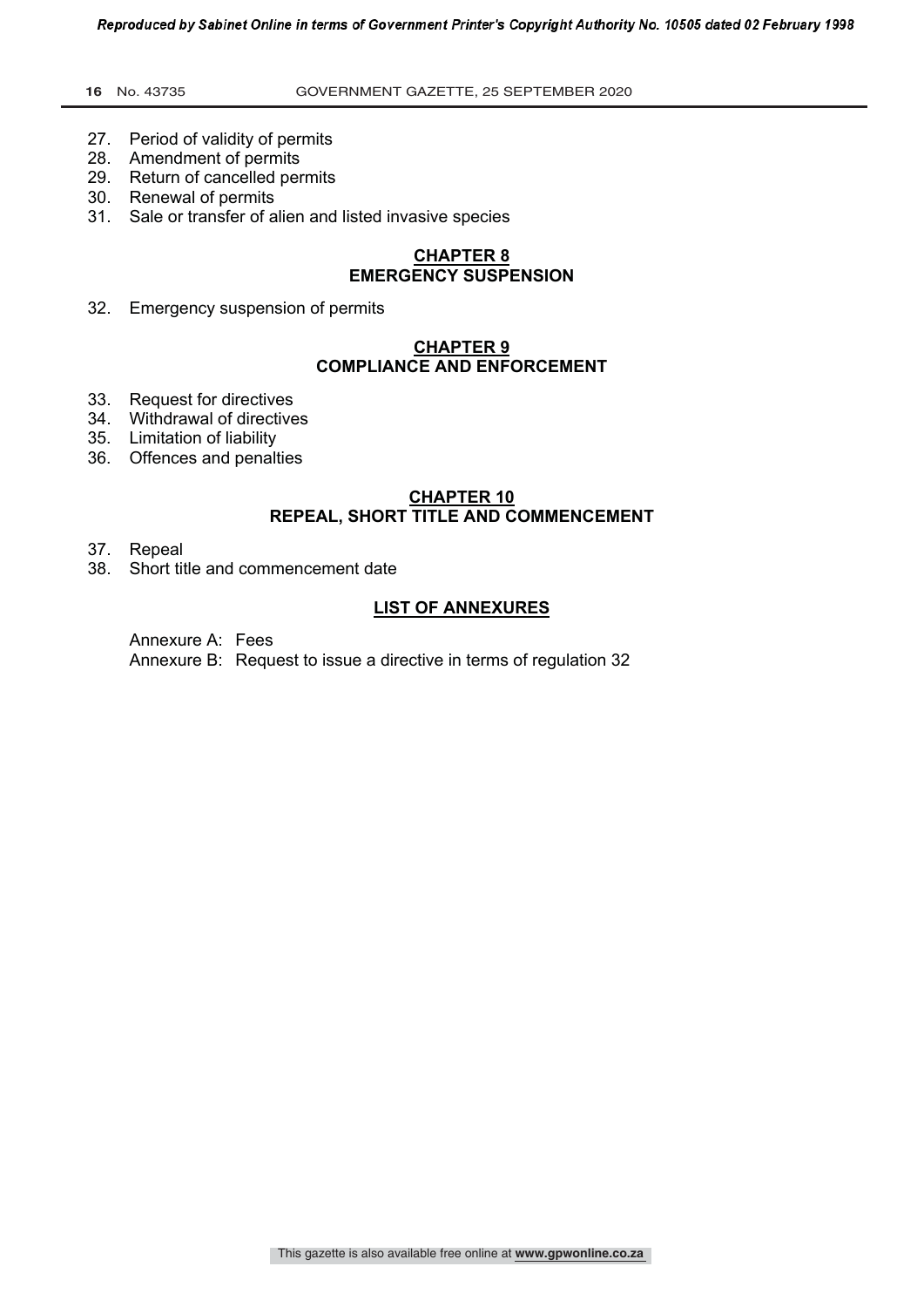STAATSKOERANT, 25 SEPTEMBER 2020 No. 43735 17

# **CHAPTER 1 INTERPRETATION**

#### **1. Definitions**

In these regulations, any word or expression to which a meaning has been assigned in the Act, has the meaning so assigned and, unless the contents otherwise indicates—

"**authorised official**" means an environmental management inspector;

"**biological control**" means the use of specimens of one species for the purpose of preying on, parasitising, damaging, killing, suppressing or controlling a specimen of another species;

"**biomass**" means organic plant matter that will be utilised—

- *(a)* as fuel or converted to fuel;
- *(b)* as an energy source;
- *(c)* as building materials including structures, furniture and other products; or
- *(d)* for conservation purposes;

"**botanical institution**" means an establishment where plants are grown for scientific study and for display to the public;

"**catch and release**" means the catching and release of a live fresh-water animal in the same area in which it was caught;

"**Category 1a Listed Invasive Species**" means invasive species contemplated in Regulation 2;

"**Category 1b Listed Invasive Species**" means invasive species contemplated in Regulation 3;

"**Category 2 Listed Invasive Species**" means invasive species contemplated in Regulation 4;

"**Category 3 Listed Invasive Species**" means invasive species contemplated in Regulation 5;

"**eradicate**" means the complete removal of invasive species from within the Republic, including all living parts of that species;

"**inter-basin transfer scheme**" means a man-made conveyance scheme which moves water from one river catchment where it is available, to another catchment where water is less available;

"**Invasive Species Monitoring, Control and Eradication Plan**" means a plan contemplated in section 76 of the Act and in Regulation 10;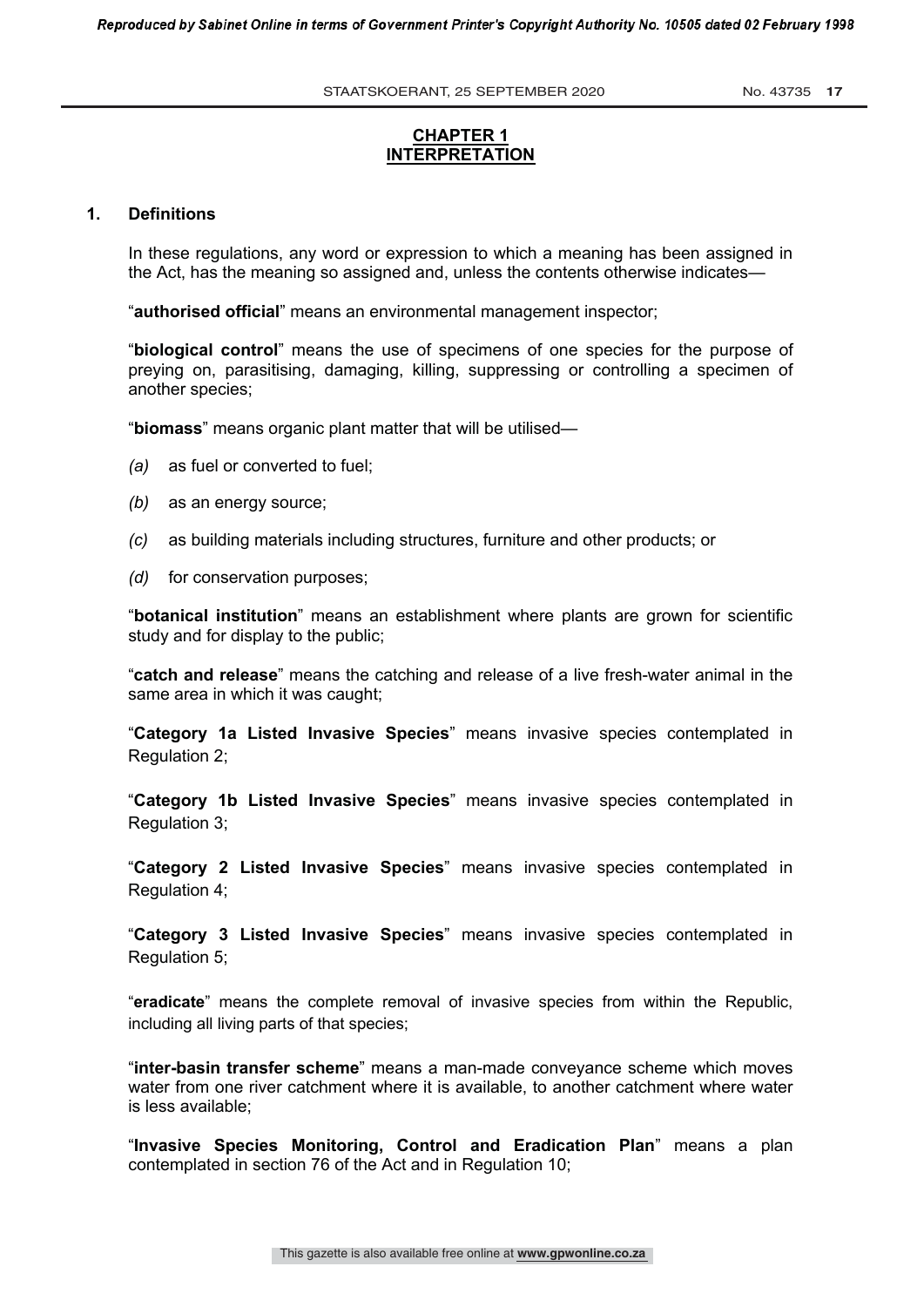"**off-shore island**" means the Prince Edward Islands referred to in the Prince Edward Islands Act, 1948 (Act No. 43 of 1948), or any other off-shore island in South Africa's exclusive economic zone;

"**pathway**" means the route by which a specimen of an alien or listed invasive species is transported, introduced into, dispersed or spread within the Republic, whether by natural, unnatural, deliberate or inadvertent means or by an act of omission;

"**riparian area**" means within 32 metres of the edge of a river, lake, dam, wetland or estuary, or within the 1:100 year floodline, whichever is the greater;

"**risk assessment**" means a scientific evaluation of the threat or potential threat to ecosystems, habitats, other species, the economy, the environment or human health or well-being posed by a restricted activity involving a specimen of an alien or listed invasive species in terms of Chapter 6 of these regulations;

#### "**scientific institution**" means—

- *(a)* an organ of state that is involved in research;
- *(b)* a registered research unit of a tertiary institution; or
- *(c)* a museum or herbarium;

"**these regulations**" includes any Notices published in terms of sections 66(1), 67(1), 70(1)(a), 71(3) and 71A of the Act;

"**vector**" means any object by, with or on which a specimen of an alien or listed invasive species is inadvertently or deliberately transported, dispersed or spread; and

"**zoological institution**" means a facility in which animals are confined within enclosures, displayed to the public, and in which they may also be bred.

#### **CHAPTER 2 CATEGORIES OF LISTED INVASIVE SPECIES**

#### **2. Category 1a Listed Invasive Species**

- (1) Category 1a Listed Invasive Species are those species listed as such by notice in terms of section 70(1)(a) of the Act as species which must be combatted or eradicated.
- (2) A person in control of a Category 1a Listed Invasive Species must—
	- *(a)* immediately take steps to combat or eradicate listed invasive species in compliance with sections 75(1), (2) and (3) of the Act; and
	- *(b)* allow an authorised official to inspect a property as provided for in terms of section 31K of the National Environmental Management Act and to monitor, assist with or implement the combatting or eradication of the listed invasive species.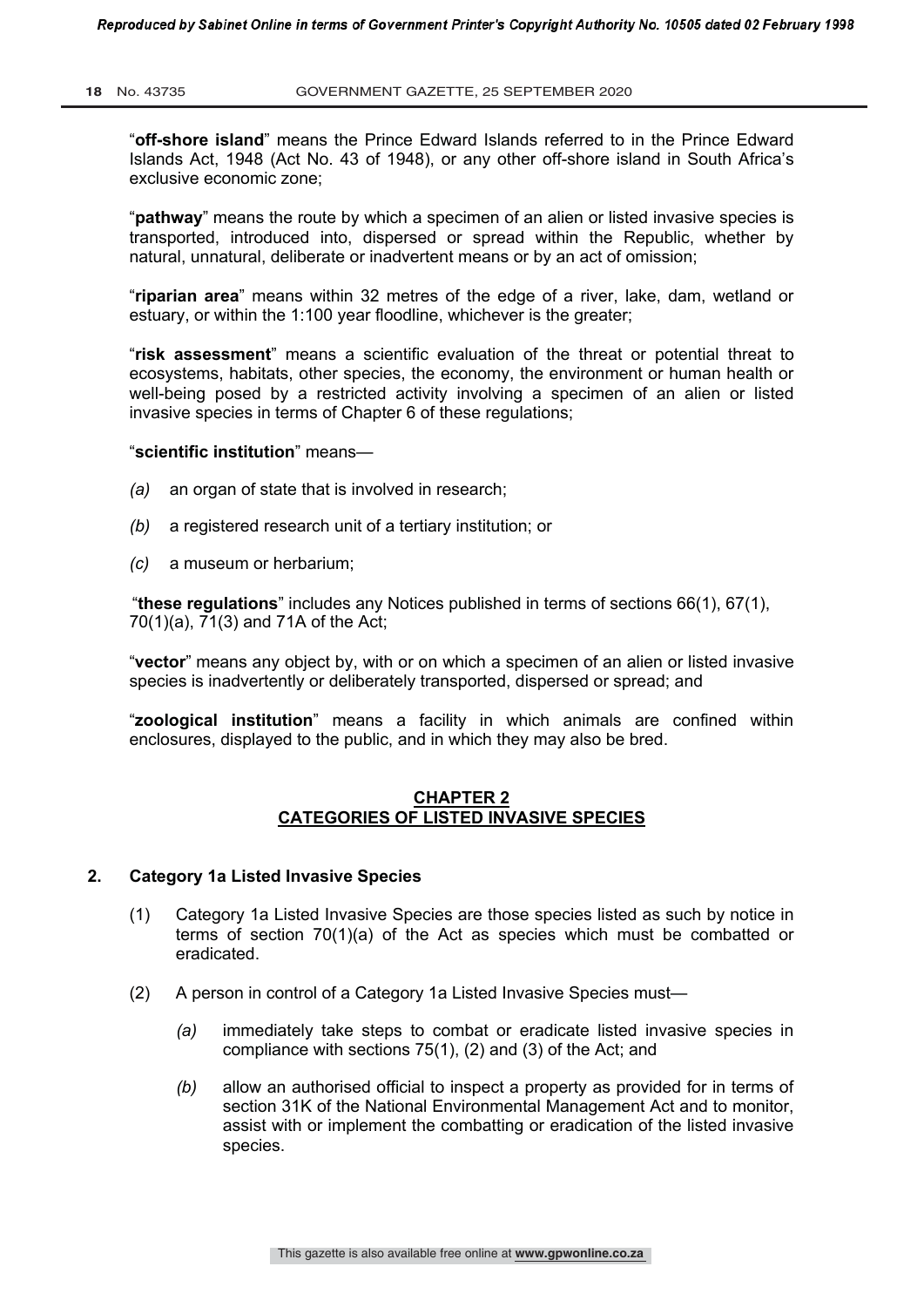(3) If an Invasive Species Management Programme has been developed in terms of section 75(4) of the Act, a person must combat or eradicate the listed invasive species in accordance with such programme.

#### **3. Category 1b Listed Invasive Species**

- (1) Category 1b Listed Invasive Species are those species listed as such by notice in terms of section 70(1)(a) of the Act as species which must be controlled.
- (2) A person in control of a Category 1b Listed Invasive Species must control the listed invasive species in compliance with sections 75(1), (2) and (3) of the Act.
- (3) If an Invasive Species Management Programme has been developed in terms of section 75(4) of the Act, a person must control the listed invasive species in accordance with such programme.
- (4) A person contemplated in sub-regulation (2) must allow an authorised official to inspect a property as provided for in terms of section 31K of the National Environmental Management Act and to monitor, assist with or implement the control of the listed invasive species, or compliance with the Invasive Species Management Programme contemplated in section 75(4) of the Act.
- (5) The Minister may require any person to develop a Category 1b Control Plan for one or more Category 1b species, which plan must be submitted to the Minister for approval, and such Control Plan must include the following:
	- *(a)* species identification;
	- *(b)* extent of invasion;
	- *(c)* control measures to be used;
	- *(d)* an action plan or schedule including time-frames for the clearing of each species;
	- *(e)* whether or not any species can be utilised as biomass; and
	- *(g)* any other information which the Minister may require.

#### **4. Category 2 Listed Invasive Species**

- (1) Category 2 Listed Invasive Species are those species listed by notice in terms of section 70(1)(a) of the Act as species which require a permit to carry out a restricted activity within an area specified in the Notice or an area specified in the permit, as the case may be.
- (2) Unless otherwise indicated in the Notice, no person may carry out a restricted activity in respect of a Category 2 Listed Invasive Species without a permit.
- (3) A person in control of a Category 2 Listed Invasive Species, or person in possession of a permit, must ensure that the specimens of the species do not spread outside of the land or the area specified in the Notice or permit.
- (4) Unless otherwise specified in the Notice, any species listed as a Category 2 Listed Invasive Species that occurs outside the specified area contemplated in sub-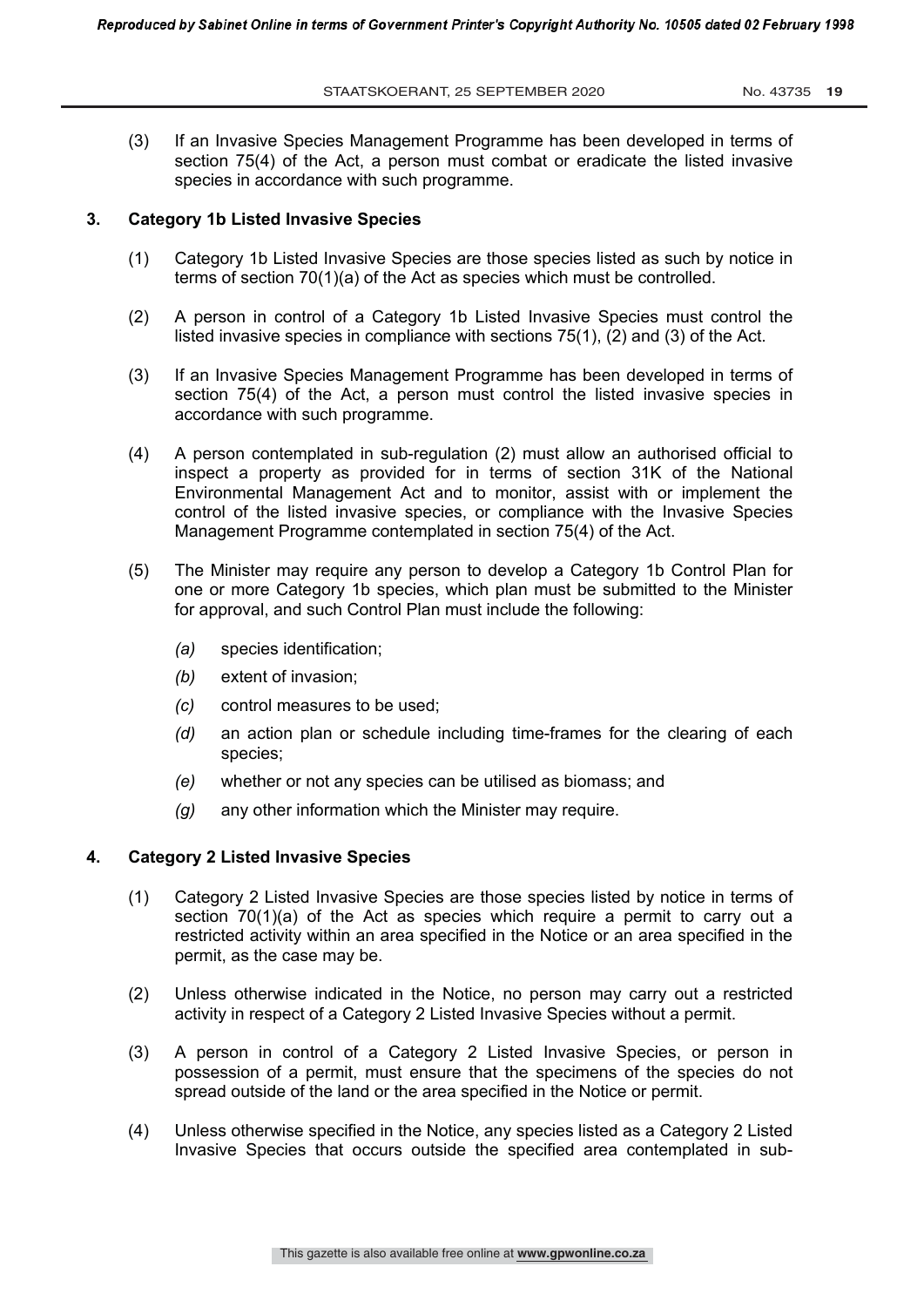regulation (1), must, for purposes of these regulations, be considered to be a Category 1b Listed Invasive Species and must be managed according to Regulation 3.

(5) Notwithstanding the specific exemptions relating to existing plantations in respect of Listed Invasive Plant Species, any person or organ of state must ensure that the specimens of such Listed Invasive Plant Species do not spread outside of the land over which they have control, or the specified area on such land, where any restricted activity is authorised in respect of any Listed Invasive Plant Species.

#### **5. Category 3 Listed Invasive Species**

- (1) Category 3 Listed Invasive Species are species that are listed by notice in terms of section 70(1)(a) of the Act, as species which are subject to exemptions in terms of section 71(3) and prohibitions in terms of section 71A of Act, as specified in the Notice.
- (2) Any plant species identified as a Category 3 Listed Invasive Species that occurs in riparian areas, must, for the purposes of these regulations, be considered to be a Category 1b Listed Invasive Species and must be managed according to regulation 3.

## **CHAPTER 3 RESTRICTED ACTIVITES**

#### **6. Restricted activities**

In addition to those activities defined in terms of section 1 of the Act as restricted activities, the following activities are hereby prescribed as restricted activities:

- *(a)* spreading or allowing the spread of, any specimen of a listed invasive species;
- *(b)* releasing any specimen of a listed invasive species;
- *(c)* the transfer or release of a specimen of a listed invasive fresh-water species from one discrete catchment system in which it occurs, to another discrete catchment system in which it does not occur; or, from within a part of a discrete catchment system where it does occur to another part where it does not occur as a result of a natural or artificial barrier;
- *(d)* discharging of or disposing into any waterway, water body or the ocean, water from an aquarium, tank or other receptacle that has been used to keep a specimen of an alien species or a listed invasive freshwater or marine species;
- *(e)* catch and release of a specimen of a listed invasive fresh-water fish or listed invasive fresh-water invertebrate species;
- *(f)* the introduction of a specimen of an alien or listed invasive species to off-shore islands; and
- *(g)* the release of a specimen of a listed invasive fresh-water fish species, or of a listed invasive fresh water invertebrate species into a discrete catchment system in which it already occurs.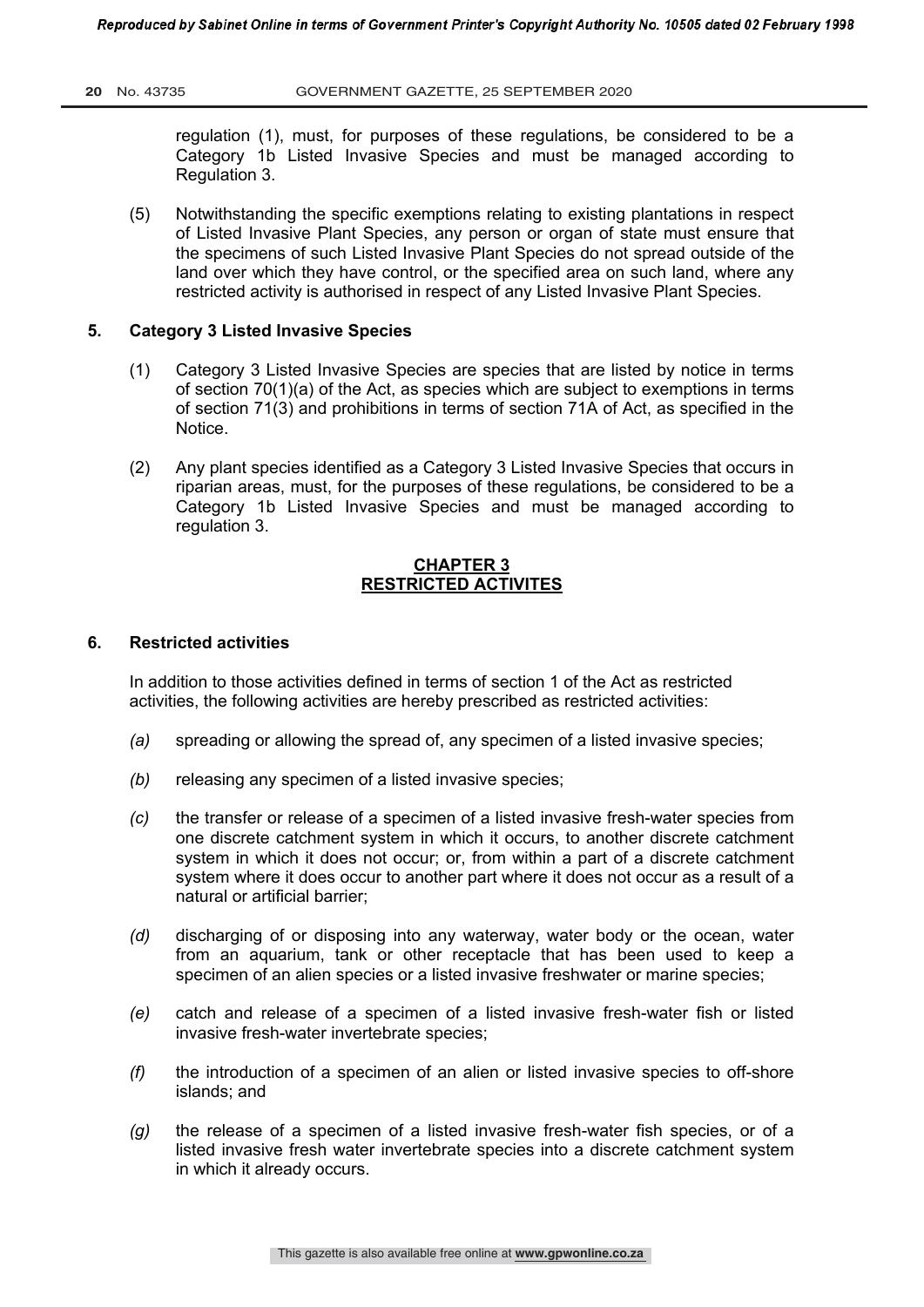#### **7. General obligations**

- (1) Any landowner, occupier of land, person in control of land or any person in control of a listed category 1a, 1b and 3 invasive species must prevent the escape and spread of the species, including its growth or spread of propagules, and must control any specimen that escapes or spreads.
- (2) A person entering the Republic, must declare any alien or listed invasive species on their person or in their luggage at ports of entry.

# **8. Import of alien species**

Notwithstanding any Notice of exempted alien species published in terms of section 66(1) of the Act, an exempted alien specimen or any other alien specimen for which a permit is required, entering the Republic from outside the country, must be accompanied by veterinary health certificates or phytosanitary certificates as official declaration by the exporting authority that the risk of such specimen becoming a potential vector of invasive diseases or pathogens has been effectively managed.

#### **9 Ports of entry for import**

A person may not import a specimen of an alien or listed invasive species through a port of entry other than the following—

- *(a)* land ports—
	- (i) Beit Bridge border post;
	- (ii) Golela border post
	- (iii) Groblersbrug border post;
	- (iv) Lebombo border post;
	- (v) Maseru border post;
	- (vi) Vioolsdrift border post; or
- *(b)* airports and harbours—
	- (i) Cape Town International Airport;
	- (ii) O.R. Tambo International Airport;
	- (iii) King Shaka International Airport;
	- (iv) Cape Town Harbour; or
	- (v) Durban Harbour.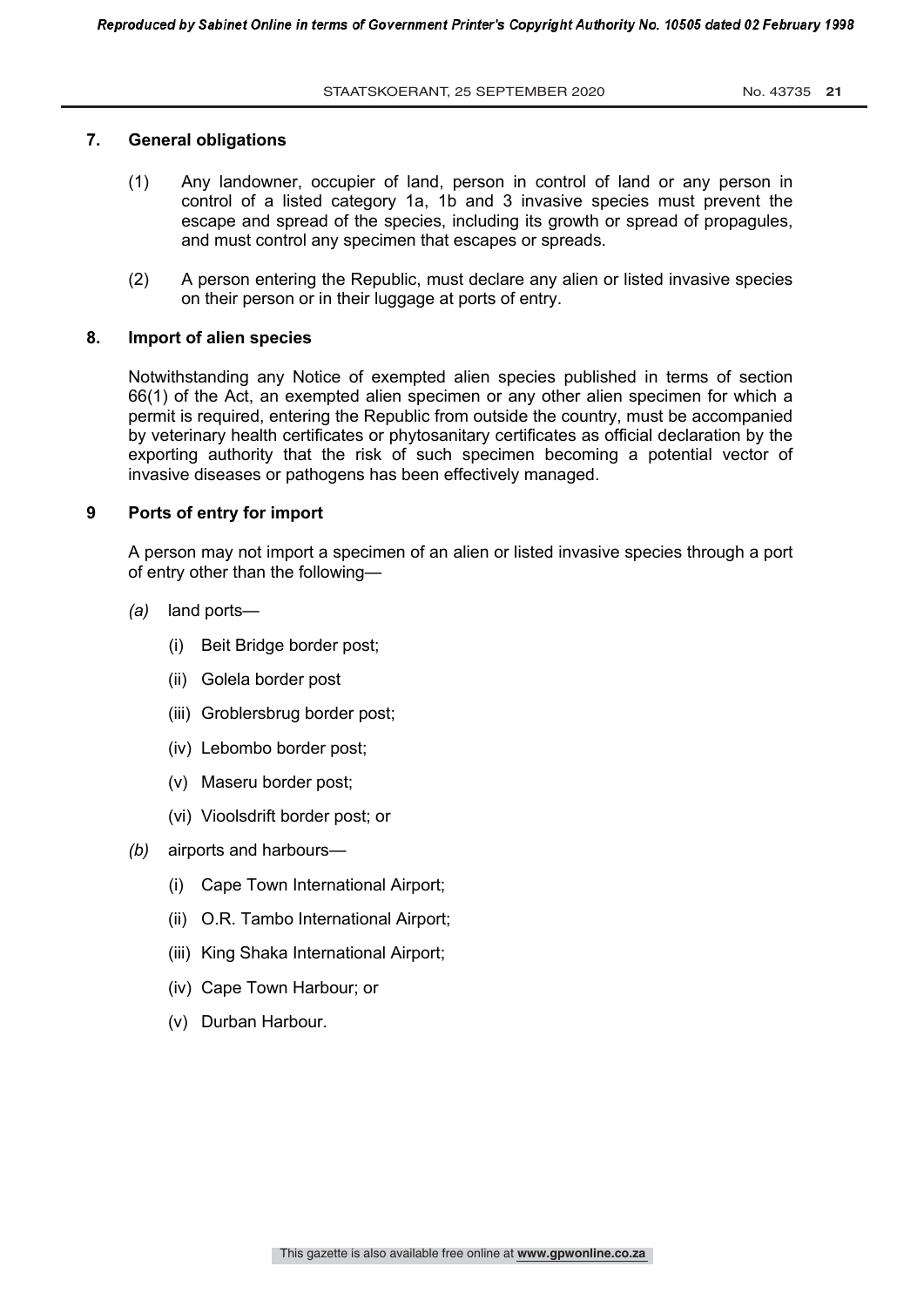**22** No. 43735 GOVERNMENT GAZETTE, 25 SEPTEMBER 2020

# **CHAPTER 4 NATIONAL FRAMEWORK DOCUMENTS**

#### **10. Invasive Species Monitoring, Control and Eradication Plans**

- (1) The Minister must-
	- *(a)* develop guidelines for the development of Invasive Species Monitoring, Control and Eradication Plans for listed invasive species as contemplated in section 76 of the Act;
	- *(b)* publish the guidelines contemplated in paragraph (a) on the Department's website; and
	- *(c)* review when necessary.
- (2) Management authorities of protected areas and organs of state in all spheres of government must—
	- *(a)* prepare their Invasive Species Monitoring, Control and Eradication Plans contemplated in section 76 of the Act based on priorities identified through the guidelines referred to in sub-regulation (1); and
	- *(b)* submit those plans to the Minister and to the Institute within three years of the publication of the guidelines contemplated in sub-regulation (1).
- (3) The Invasive Species Monitoring, Control and Eradication Plans referred to in subregulation (2) must be reviewed where necessary.

#### **11. National register of alien and listed invasive species**

The Minister must establish and maintain a national register of—

- *(a)* all listed invasive species in relation to which a permit has been issued and the conditions subject to which the permit has been issued;
- *(b)* all Invasive Species Monitoring, Control and Eradication Plans submitted to the Minister in terms of Regulation 10(2); and
- *(c)* all Invasive Species Management Programmes developed in terms of section 75(4) of the Act.

#### **12. Invasive species research and biological control**

- (1) A proposal on any research and biological control relating to any aspect of the invasiveness or potential invasiveness of an alien species or a listed invasive species or the prevention, eradication or control of such invasive or potentially invasive species must be lodged with the Institute or a body designated by the Institute, by—
	- *(a)* any organ of state or organisation conducting or funding such research;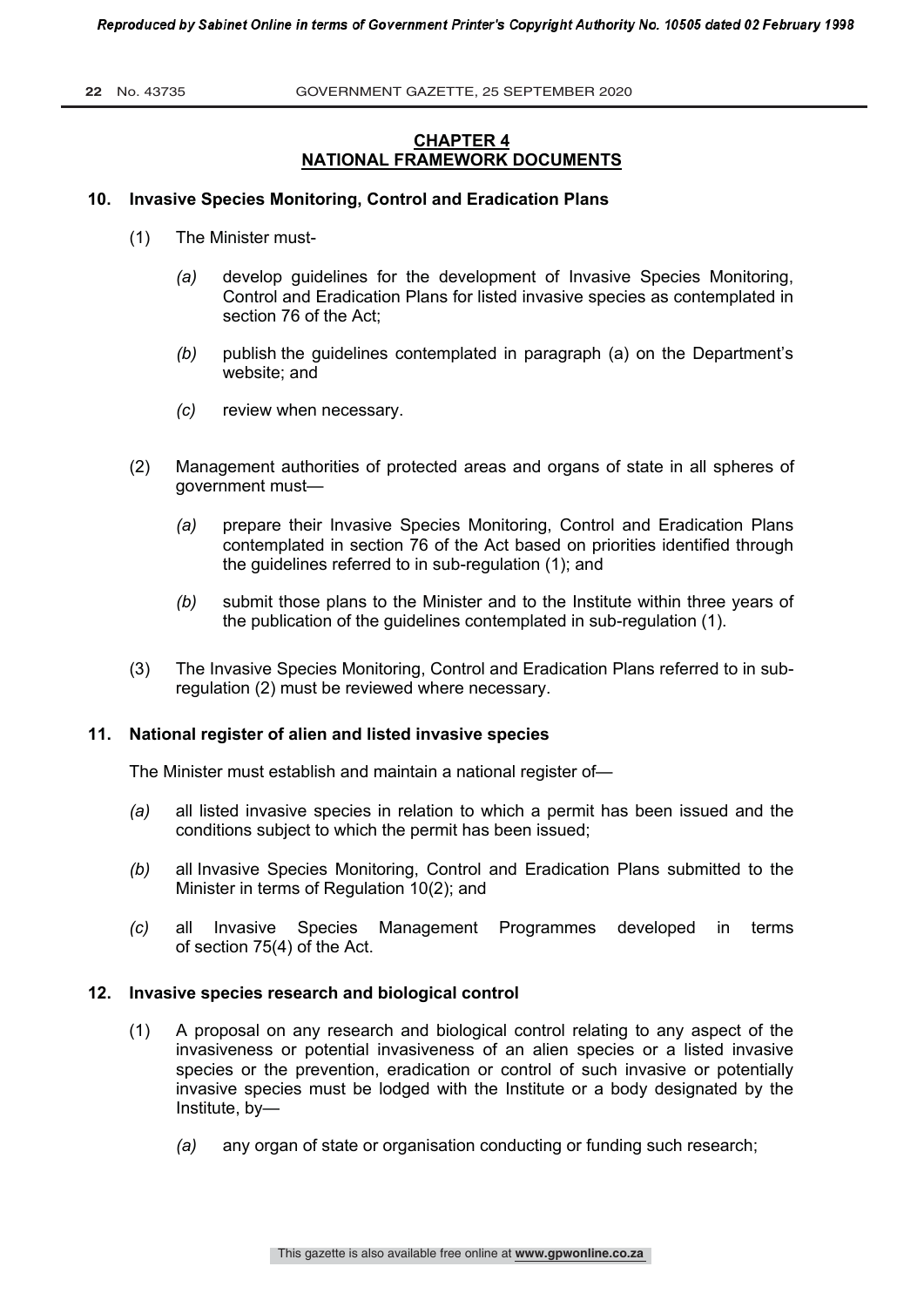STAATSKOERANT, 25 SEPTEMBER 2020 No. 43735 23

- *(b)* any person conducting such research where the research is wholly or partially funded by an organ of state; or
- *(c)* any person to whom a permit is issued in terms of section 65(1) or 71(1) of the Act to carry out restricted activities for the purpose of research involving an alien or listed invasive species.
- (2) A proposal in terms of sub-regulation (1) must—
	- *(a)* be lodged prior to commencing the research;
	- *(b)* be lodged in writing; and
	- *(c)* contain the following information:
		- (i) the name of the researcher, his or her institution and contact details;
		- (ii) the species, pathway or vector being researched;
		- (iii) the hypothesis being tested;
		- (iv) the source of funding for the research; and
		- (v) the anticipated period of the research.
- (3) Any information provided in terms of sub-regulation  $(2)(c)(iii)$  is confidential.
- (4) The person or organ of state responsible for the research in sub-regulation (1) must, upon its completion or the termination of the research, submit a copy of any findings of that research to the Institute and the Minister.

#### **13. National status reports**

- (1) The Institute or a body designated by the Institute must, for the purpose of reporting as contemplated in section 11(1)*(a)*(iii) of the Act, submit a report on the status of listed invasive species to the Minister within three years of the date on which these regulations come into effect, and at least every three years thereafter.
- (2) A report contemplated in sub-regulation (1) must contain a summary and assessment of—
	- *(a)* the status of listed invasive species and other species that have been subjected to a risk assessment; and
	- *(b)* the effectiveness of these regulations and control measures based *inter alia* on information from—
		- (i) notifications received from owners of land regarding listed invasive species occurring on their land;
		- (ii) permits issued for listed invasive species;
		- (iii) Invasive Species Monitoring, Control and Eradication Plans received from organs of state and management authorities of protected areas; and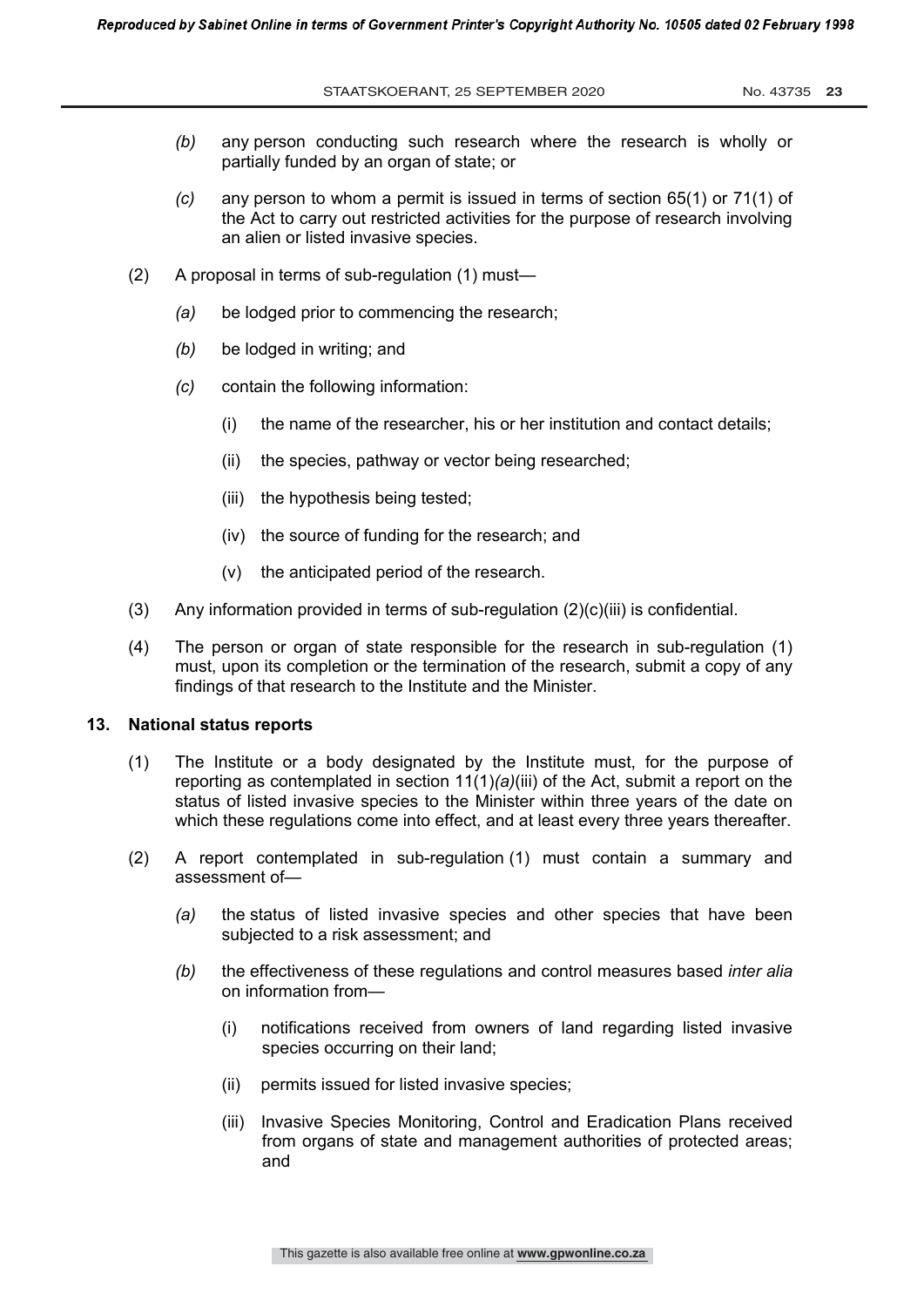- (iv) emergency interventions and enforcement actions involving listed invasive species.
- (3) In preparing a report contemplated in sub-regulation (1), the Institute must carry out the research and monitoring necessary to identify the matters contemplated in sub-regulation (2).

# **CHAPTER 5 REGISTERS AND NOTIFICATION**

#### **14. Register of permits**

The issuing authority must—

- *(a)* establish and maintain a register of—
	- (i) all permits, including integrated permits, issued by that issuing authority;
	- (ii) all permits that were refused;
	- (iii) all permits issued by that issuing authority that were subsequently cancelled or suspended; and
	- (iv) all risk assessments that have been carried out in terms of sections 65(2) and 71(2) of the Act;
- *(b)* record in the register contemplated in paragraph *(a)*
	- (i) in the case of applications that were granted, the unique number assigned to each permit;
	- (ii) the scientific and common name of the species for which the permit was issued, refused or cancelled;
	- (iii) whether the species was subjected to a risk assessment;
	- (iv) the restricted activity for which the permit was issued;
	- (v) any conditions under which the permit was issued;
	- (vi) the date on which the permit was issued;
	- (vii) the period of validity of the permit; and
	- (viii) the location where the restricted activity is to be carried out; and
- *(c)* provide the Institute with a copy of the register.

#### **15. Register of notifications and directives**

A competent authority must—

- *(a)* establish and maintain a register of-
	- (i) all notifications received in terms of section 73(2)(a) of the Act;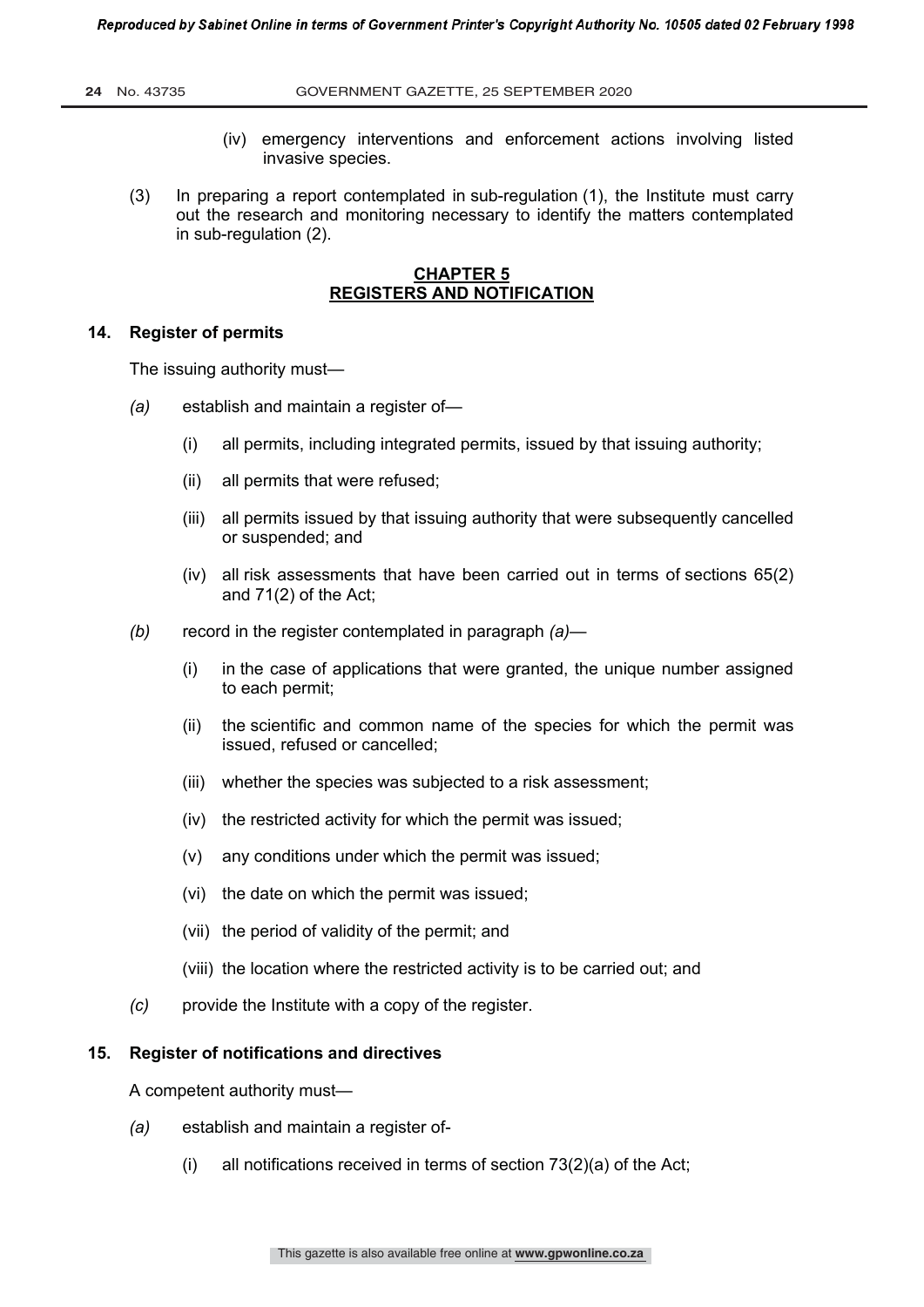- (ii) the directives issued in terms of sections 69(2) or 73(3) of the Act; and
- (iii) all Invasive Species Monitoring, Control and Eradication Plans contemplated in regulation 10(2); and
- *(b)* provide the Department and the Institute with a copy of the register.

## **CHAPTER 6 RISK ASSESSMENT**

#### **16. Risk assessment framework**

- (1) A risk assessment undertaken for an application for an import permit for an alien species, or for the growing, breeding or in any other way propagating or causing to multiply of a listed invasive species, must consider—
	- *(a)* information regarding the relevant species, including—
		- (i) the taxonomy of the species, including its class, order, family, scientific name if known, genus, scientific synonyms and common names of the species;
		- (ii) the originating environment of the species, including climate, extent of geographic range and trends;
		- (iii) persistence attributes of the species, including reproductive potential, mode of reproduction, dispersal mechanisms and undesirable traits;
		- (iv) invasive tendencies of the species elsewhere and of close taxonomic relatives in South Africa and elsewhere;
		- (v) the history of domestic propagation or cultivation of the species, introductions and the extent of naturalisation in South Africa and elsewhere;
		- (vi) nutritional or dietary requirements of the species and, where applicable, whether it has a specialist or generalist diet;
		- (vii) the ability of the species to create significant change in an ecosystem; and
		- (viii) the potential to hybridise with other species and to produce fertile hybrids; and
	- *(b)* information regarding the restricted activity in respect of which the permit is sought, including—
		- (i) the nature of the restricted activity;
		- (ii) the reason for the restricted activity;
		- (iii) the location where the restricted activity is to be carried out;
		- (iv) the number and, where applicable, the gender of the specimens of the species involved; and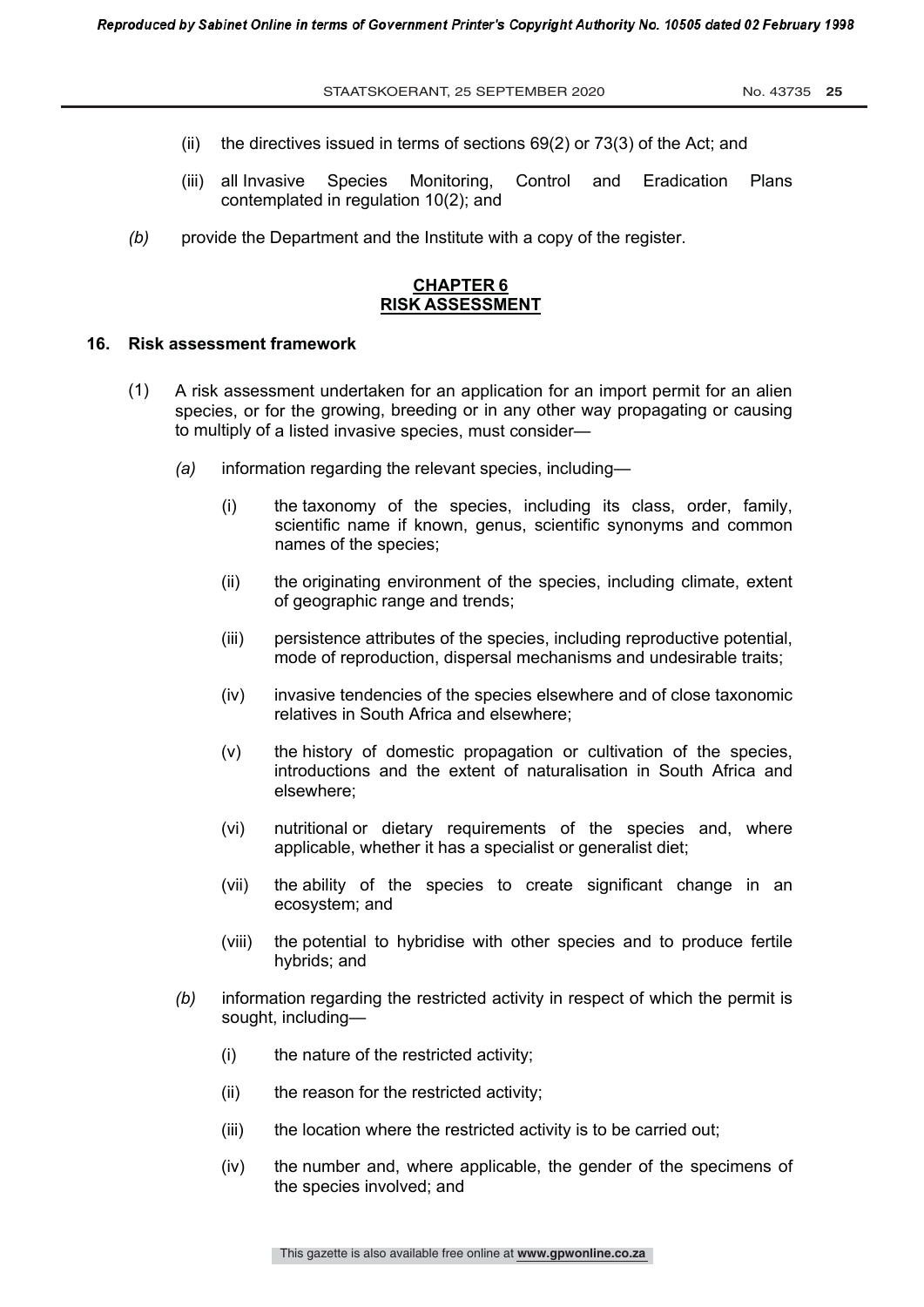- (v) the intended destination of the specimens, if they are to be translocated; and
- *(c)* information regarding the receiving environment, including—
	- (i) climate match;
	- (ii) habitat;
	- (iii) disturbance regimes;
	- (iv) the presence of natural enemies, predators and competitors; and
	- (v) the presence of potentially reproductive compatible species.
- (2) A risk assessment carried out in terms of sub-regulation (1) must identify—
	- *(a)* the probability that the species will naturalise in the area in which the restricted activity is to be carried out or in any other area elsewhere in the Republic;
	- *(b)* the possible impact of the species on the biodiversity and sustainable use of natural resources of—
		- (i) the area in which the restricted activity is to be carried out; and
		- (ii) in any other area elsewhere in the Republic;
	- *(c)* the risks of the specimen serving as a vector through which specimens of other alien species may be introduced;
	- *(d)* the risks of the method by which a specimen is to be introduced or the restricted activity carried out serving as a pathway through which specimens of other alien species may be introduced; and
	- *(e)* any measures proposed in order to manage the risks.
- (3) Based on the information in sub-regulations (1) and (2), a risk assessment must consider—
	- *(a)* the likelihood of the risks being realised;
	- *(b)* the severity of the risks and consequences of the realisation of the risks for other species, habitats and ecosystems;
	- *(c)* the potential costs associated with the control of the species to minimise harm to biodiversity; and
	- *(d)* options for minimising the potential risks.
- (4) Notwithstanding the provisions of sub-regulation (2), an assessment of the risks and potential impacts on biodiversity for the importation into the Republic or the introduction into a province, of a specimen of an alien species or listed invasive species which was introduced into the Republic more than five years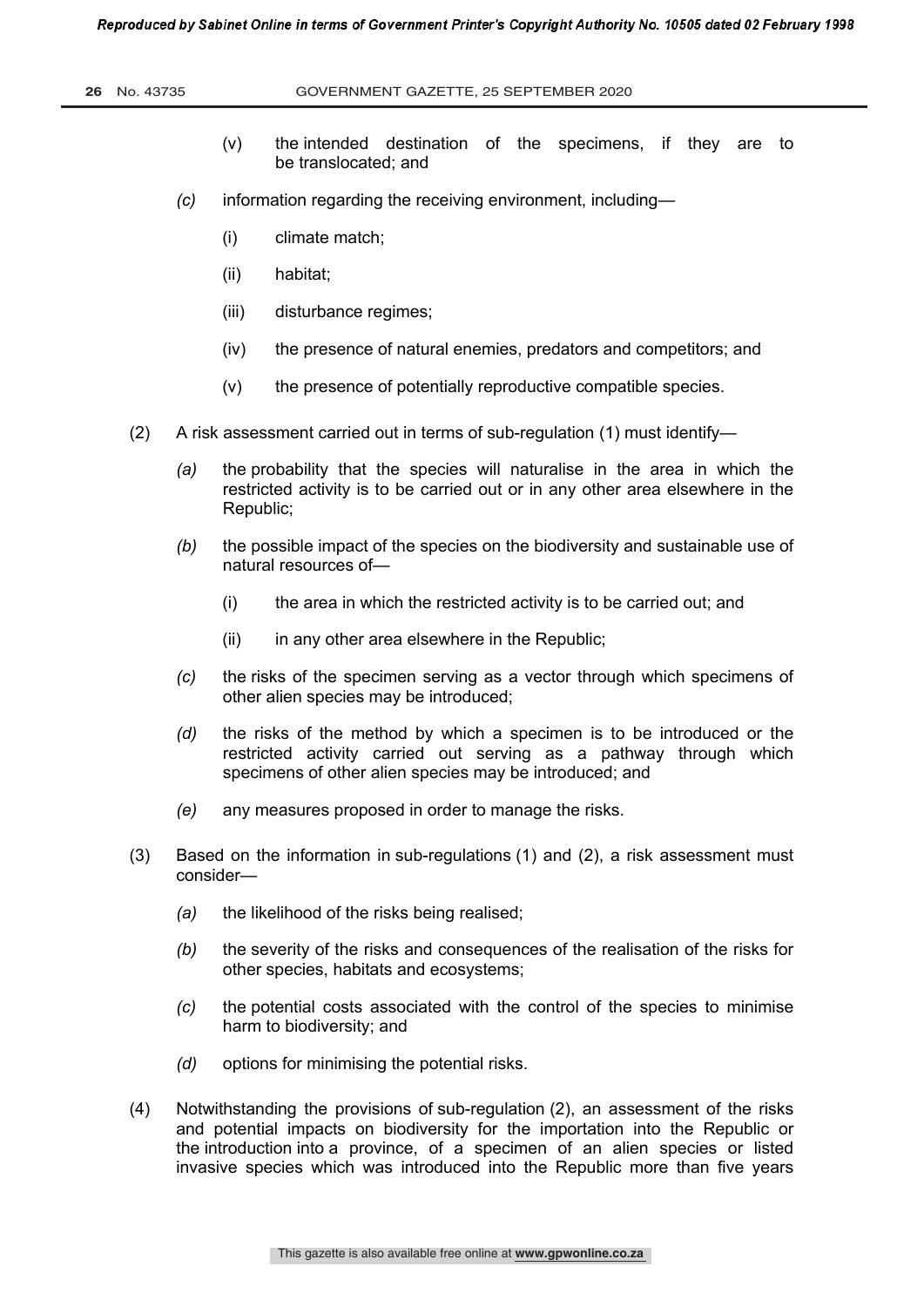prior to the date on which these regulations come into effect, need only consider the matters contemplated in sub-regulations (2)*(d)*, *(e)* and (3).

- (5) A risk assessment undertaken for an application for a permit to undertake any other restricted activity not mentioned in sub-regulation (1), must consider—
	- *(a)* information regarding the relevant species, including—
		- (i) the taxonomy of the species, including its class, order, family, genus, scientific name, scientific synonyms and common names of the species; and
		- (ii) the source or place of origin of the species including the area, the type of facility and environmental parameters where species are kept;
	- *(b)* information regarding the restricted activity in respect of which the permit is sought, including—
		- (i) the nature of the restricted activity;
		- (ii) the reason for the restricted activity;
		- (iii) the location and GPS coordinates where the restricted activity is to be carried out;
		- (iv) the number and the sex of the specimens of the species involved; and
		- (v) intended destination of the specimens, if they are to be translocated;
	- *(c)* the possible impact of the species on the biodiversity and sustainable use of natural resources of—
		- (i) the area (Province and District) in which the restricted activity is to be carried out; and
		- (ii) in any other area elsewhere in the Republic; and
	- *(d)* any measures proposed in order to manage the risks.
- (6) Notwithstanding the provisions of sub-regulations (1), (2), (3), (4) and (5), the issuing authority may determine the information which must be considered in a risk assessment.
- (7) Notwithstanding the provisions of sub-regulations (1), (2), (3), (4) and (5), the issuing authority may request the applicant to provide additional information.

#### **17. Risk assessment practitioner**

(1) A risk assessment contemplated in regulation 16(1) must be undertaken by a risk assessment practitioner.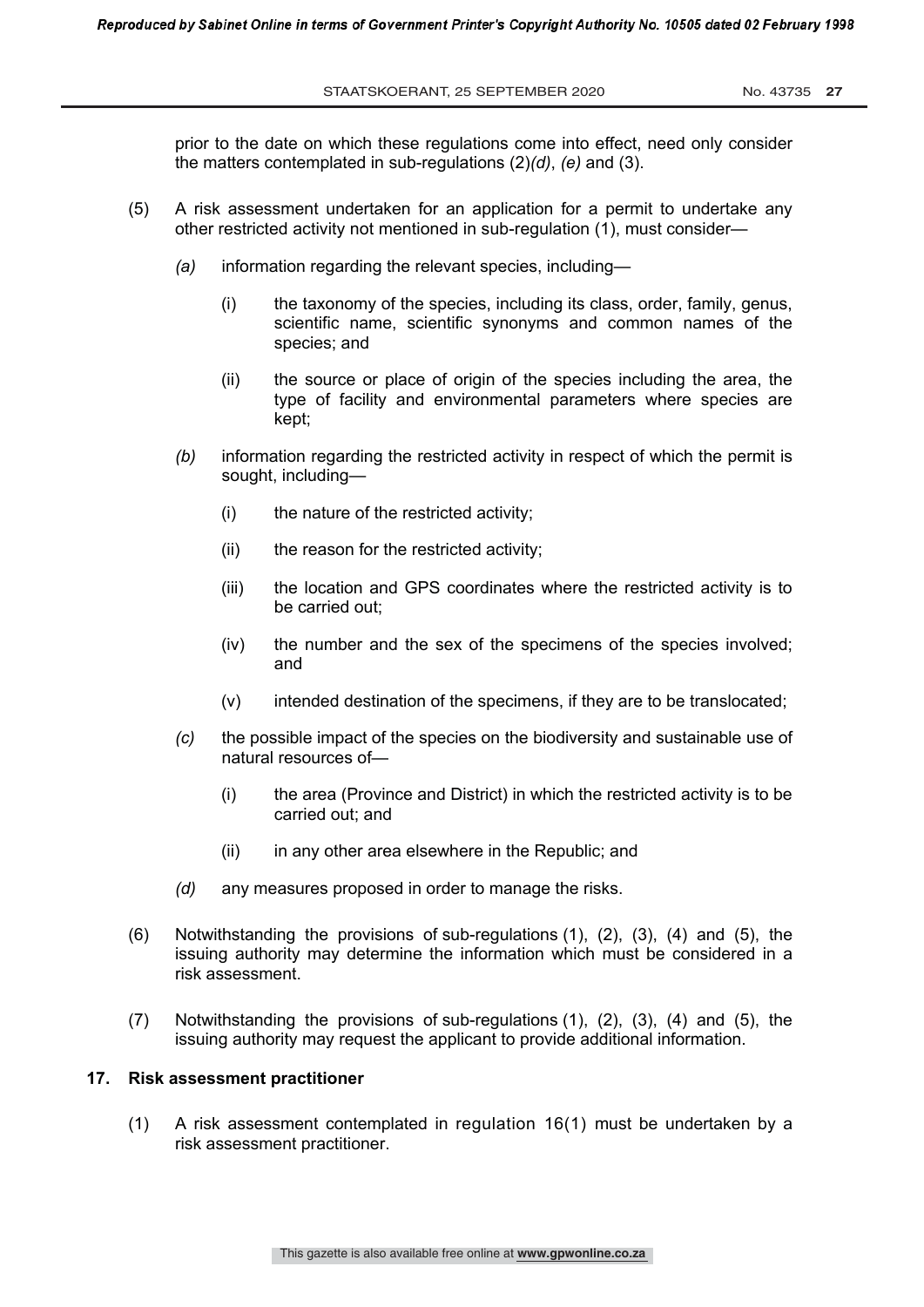- (2) Notwithstanding sub-regulation (1), the Institute or the issuing authority may undertake the risk assessment.
- (3) A risk assessment practitioner contemplated in sub-regulation (1) must—
	- *(a)* have knowledge of the Act, these regulations and any guidelines that have relevance to the proposed application;
	- *(b)* have expertise in biodiversity matters;
	- *(c)* have expertise in conducting risk assessments;
	- *(d)* consult at least one relevant expert; and
	- *(e)* be in compliance with any requirements of the Natural Scientific Professions Act, 2003 (Act No. 27 of 2003).
- (4) The applicant must take all reasonable steps to verify whether the risk assessment practitioner complies with sub-regulation (3).
- (5) The issuing authority may determine whether a risk assessment practitioner is required to undertake a risk assessment in terms of regulation 16(5).

#### **18. Risk assessment procedure**

- (1) A risk assessment must be undertaken in accordance with the provisions of Regulation 16.
- (2) The applicant must provide the person undertaking the risk assessment with access to all information at the disposal of the applicant regarding the application, whether or not such information is favourable to the applicant.
- (3) The risk assessment report must be submitted, with the application, to the issuing authority.

#### **19. Risk assessment report**

- (1) A risk assessment report must contain the following details:
	- *(a)* The personal details and qualifications of the risk assessment practitioner carrying out the risk assessment;
	- *(b)* the personal details and qualifications of the expert consulted as required in regulation 17(3)(e);
	- *(c)* the risk of invasion as a result of the issuing of the permit;
	- *(d)* key economic, social and ecological considerations that will guide a decision on whether or not to issue a permit;
	- *(e)* any risk management measures that must be applied;
	- *(f)* a recommendation on whether or not a permit should be issued; and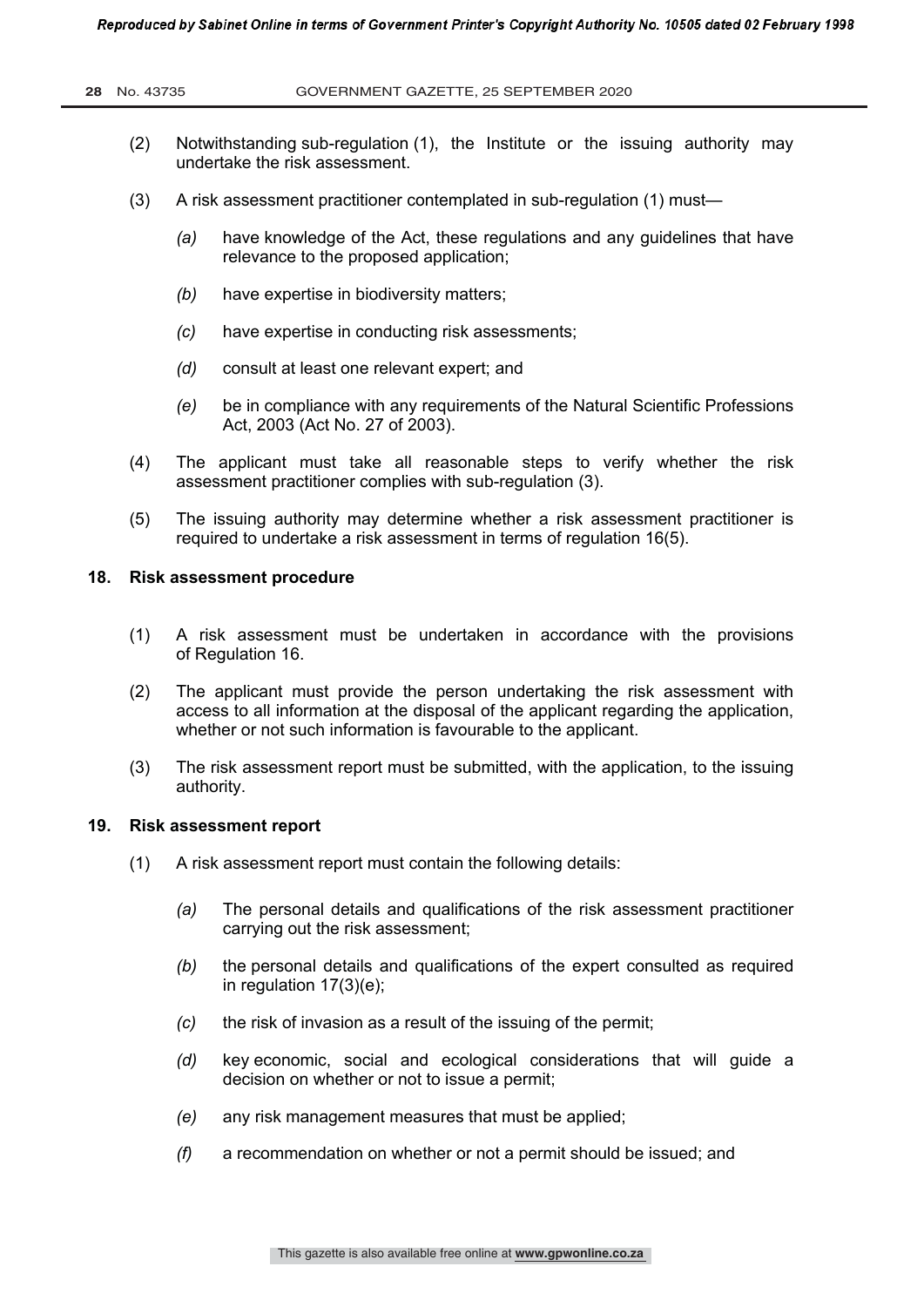- *(g)* any conditions or control measures that should apply if a permit is to be issued.
- (2) A risk assessment report prepared in terms of sub-regulation (1) may be submitted by the issuing authority to the Institute for scientific review.
- (3) The applicant will be responsible for the cost associated with the review.

#### **CHAPTER 7 ISSUING, AMENDMENT AND CANCELLATION OF PERMITS**

#### **20. Nature of a permit**

- (1) A permit to authorise the carrying out of restricted activities, may be issued for—
	- *(a)* multiple restricted activities;
	- *(b)* multiple specimens of a species;
	- *(c)* multiple species; or
	- *(d)* multiple instances of the same restricted activity.
- (2) Notwithstanding the provision of sub-regulation (1)*(d)*, a permit for the import into the Republic, including introduction from the sea, of an alien or listed invasive species is valid for one consignment unless otherwise specified in the permit.

#### **21. Form and content of application for permit**

- (1) An application for a permit contemplated in sections 65(1) or 71(1) of the Act must be made on a form obtained from the issuing authority.
- (2) An application referred to in sub-regulation (1) must—
	- *(a)* be made by the person to whom the permit must be issued or by such person's duly authorised representative;
	- *(b)* be accompanied by the applicable application fee specified in Annexure A;
	- *(c)* be accompanied by the details of the risk assessment practitioner;
	- *(d)* be accompanied by the risk assessment report contemplated in Regulation 19;
	- *(e)* include any other additional information as may be required by the issuing authority; and
	- *(f)* be lodged—
		- (i) with the issuing authority together with such additional copies as may be required by the issuing authority;
		- (ii) in a manner as required by the issuing authority; and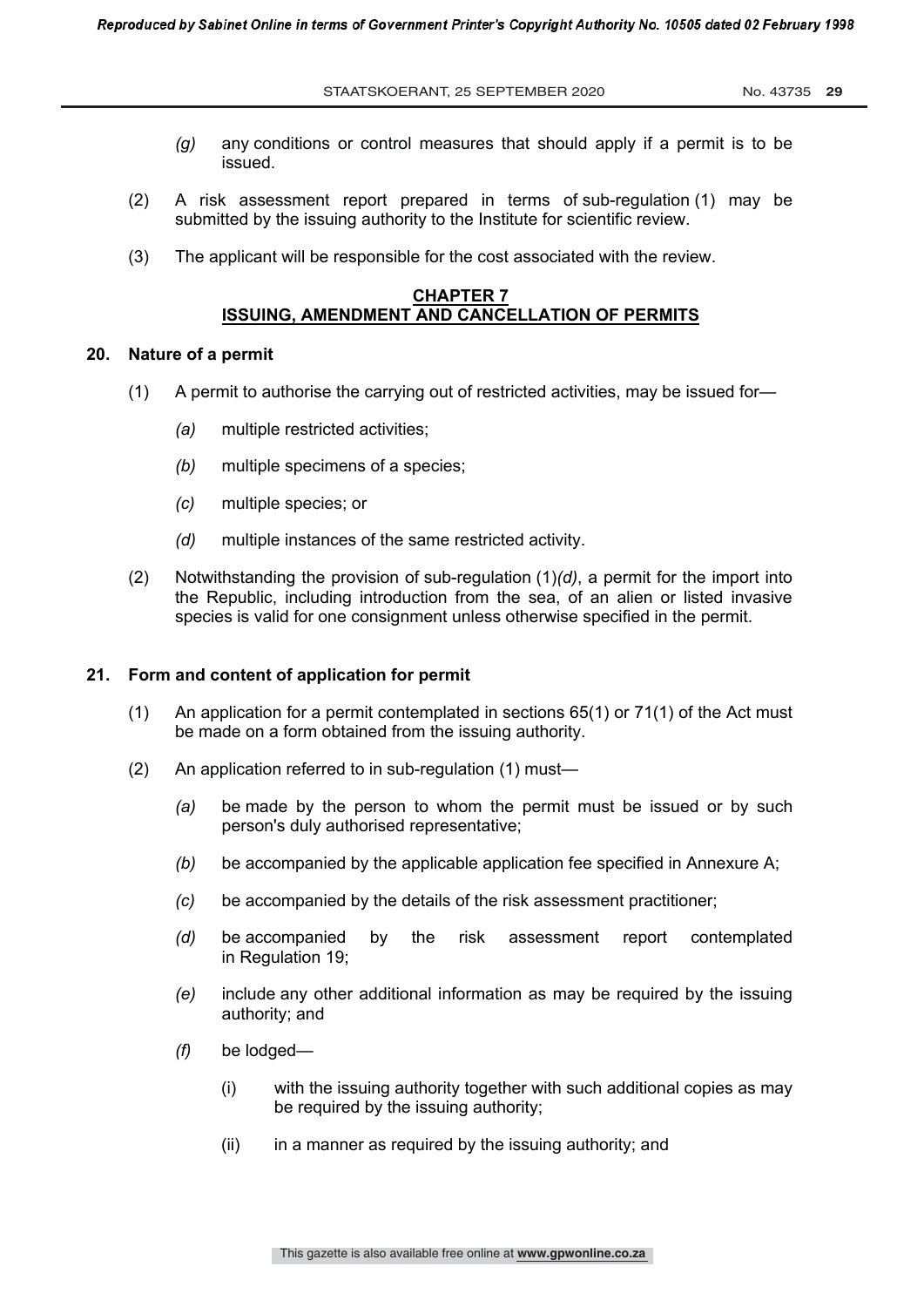- (iii) with the original or certified documentation in support of the application, if required by the issuing authority.
- (3) Notwithstanding the provisions of sub-regulation (2)(b)—
	- *(a)* payment of the applicable application fee as set out in Annexure A does not apply to organs of state; and
	- *(b)* payment of the applicable application fee as set out in Annexure A may be waived for scientific institutions.

#### **22. Consideration of application**

The issuing authority must, on receipt of an application for a permit—

- *(a)* request, within 30 working days of receipt of the application and the risk assessment report, such further information as the issuing authority may require;
- *(b)* notify any province or municipality that may be adversely affected by the proposed activity, of the application;
- *(c)* have regard to the contents of the risk assessment report accompanying the application;
- *(d)* consider the application and any objections that have been lodged with regard thereto;
- *(e)* conduct such inspections as may be appropriate; and
- *(f)* reach a decision in accordance with regulation 23.

# **23. Decision**

- (1) Subject to sub-regulation (5), a decision on an application for a permit must be made within 60 working days of receiving the risk assessment report or, where further information has been requested in terms of regulation 22(a), (d) or (e), within 30 working days of receiving such information or taking such action.
- (2) The issuing authority must—
	- *(a)* notify the applicant and any objectors contemplated in regulation 22*(d)* to the application of the decision in writing; and
	- *(b)* issue a permit in the name of the person authorised to carry out the restricted activity if the application has been approved.
- (3) The notification contemplated in sub-regulation (2)(a) must stipulate—
	- *(a)* the alien species or listed invasive species to which the application relates;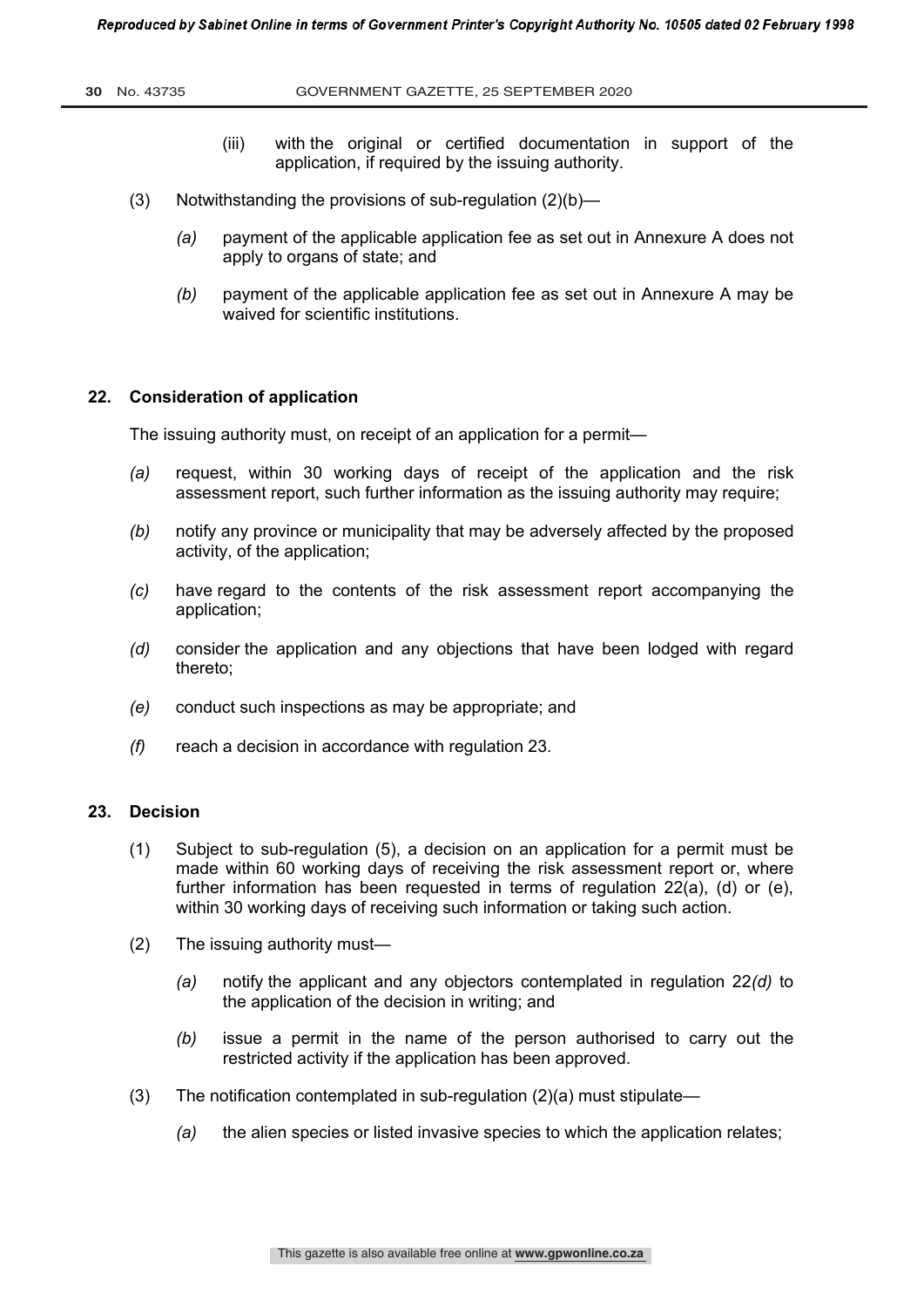- *(b)* whether the decision relates to a single specimen or to multiple specimens of the same alien species or listed invasive species; and
- *(c)* the restricted activities involving the alien species or listed invasive species to which the application relates.
- (4) A permit may not be issued with retrospective effect.
- (5) Where the issuing authority for a permit in terms of these regulations, is also the authority for issuing any other authorisation for the same activity in terms of another law, the timeframes for making a decision in terms of such other law applies to a decision for a permit in terms of these regulations.

#### **24. Permit conditions**

- (1) In addition to any permit conditions imposed in terms of section 88(2)*(c)* of the Act, the following conditions apply to all permits:
	- *(a)* A permit subject to regulations 31(2) and (3) may not be transferred to any other person; and
	- *(b)* the holder of the permit must take all the necessary steps to prevent the escape and spread of the species, including the growth or spread of seeds or any other specimens of the species, outside the area for which the permit is issued, and must take all necessary steps to control any specimen that escapes or spreads.
- (2) The issuing authority may issue a permit to carry out a restricted activity involving a specimen of an alien or listed invasive species subject to conditions, including but not limited to, control methods determined by the issuing authority, including the use of sterile varieties or the concurrent introduction of biological control agents.

### **25. Special provisions for research, biological control, display purposes, and interbasin transfer**

- (1) Despite anything to the contrary in these regulations, a permit may be issued subject to permit conditions, to a scientific institution to carry out a restricted activity involving a specimen of an alien or listed invasive species, and must be issued under the conditions that the specimen must—
	- *(a)* be kept for identification or research purposes only;
	- *(b)* form part of a preliminary study into biological control methods; or
	- *(c)* form part of an effective biological control programme.
- (2) When issuing a permit for the specimens contemplated in sub-regulation (1), the issuing authority must determine—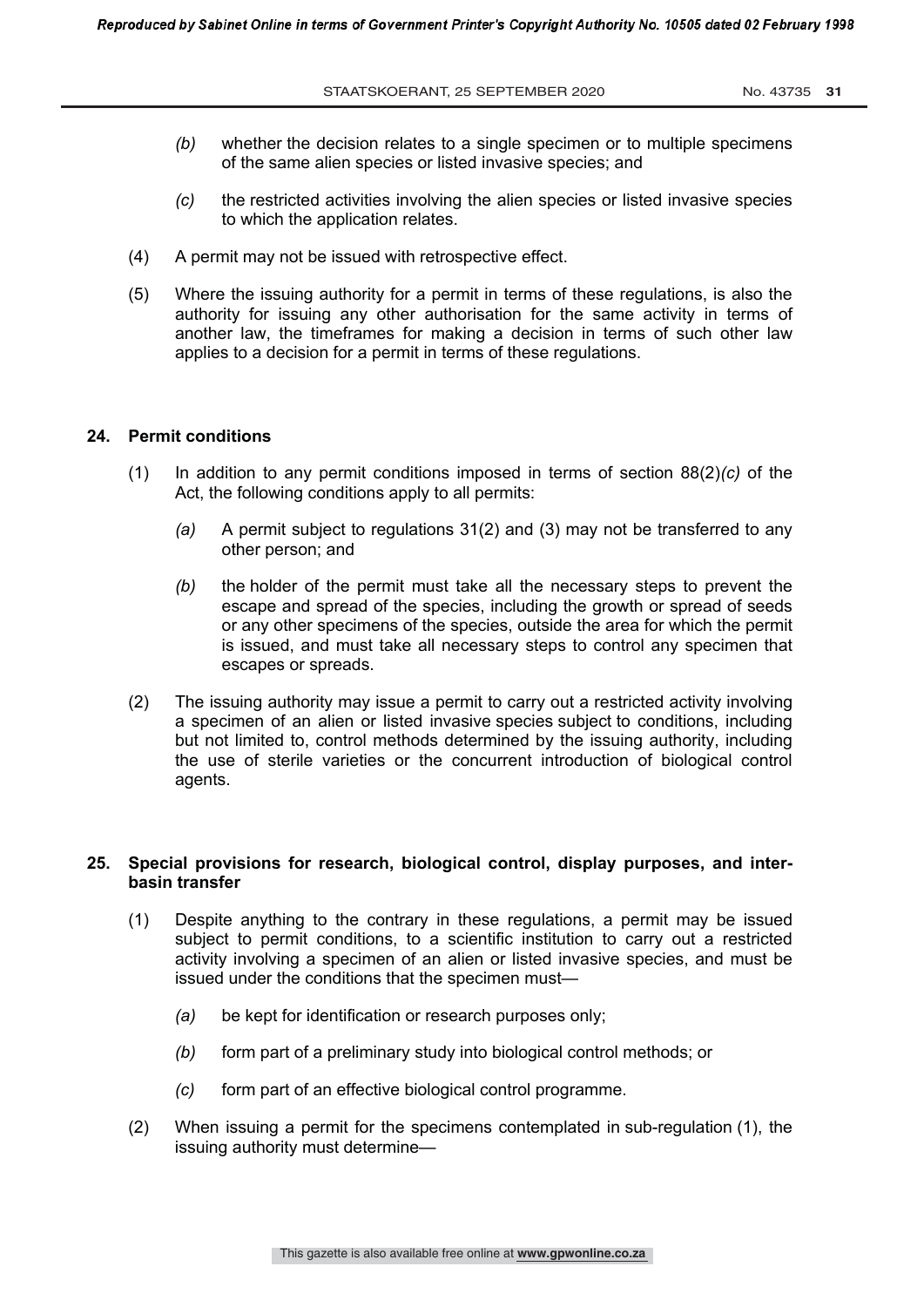- *(a)* restrictions and conditions, including quarantine conditions and conditions for the prevention of escape, for the importation or the carrying out of other restricted activities involving the specimen;
- *(b)* mechanisms for ensuring compliance with conditions determined in terms of sub-regulation 2(a);
- (c) procedures to be followed in the event of a specimen contemplated in subregulation 1(a) escaping or failure to comply with the conditions determined in terms of sub-regulation 2(a); and
- (d) restrictions and conditions for the release of the specimen into the wild.
- (3) Despite anything to the contrary in these regulations, a permit may be issued, subject to permit conditions, to a zoological or botanical institution to carry out a restricted activity involving a specimen of an alien or listed invasive species, including for display purposes.
- (4) A permit may not be issued in terms of sub-regulation (3) unless the relevant institution is able to demonstrate that an alien or listed invasive species cannot escape from the facility.
- (5) Despite anything to the contrary in these regulations, a permit may be issued, subject to permit conditions, for the transfer of a specimen of an alien or listed invasive species from one fresh-water system in which it occurs to another freshwater system in which it does not occur through a state inter-basin transfer scheme.

#### **26. Form and content of permits**

- (1) A permit contemplated in regulation 23(2)(b) must—
	- *(a)* contain a unique permit number;
	- *(b)* specify—
		- (i) the name and identity number of the permit-holder;
		- (ii) the species to which the restricted activities relate:
		- (iii) the restricted activities for which the permit is issued:
		- (iv) the period for which the permit remains valid; and
		- (v) the conditions subject to which the permit is issued; and
	- *(c)* contain the signature of the issuing authority which must be endorsed by means of an official stamp.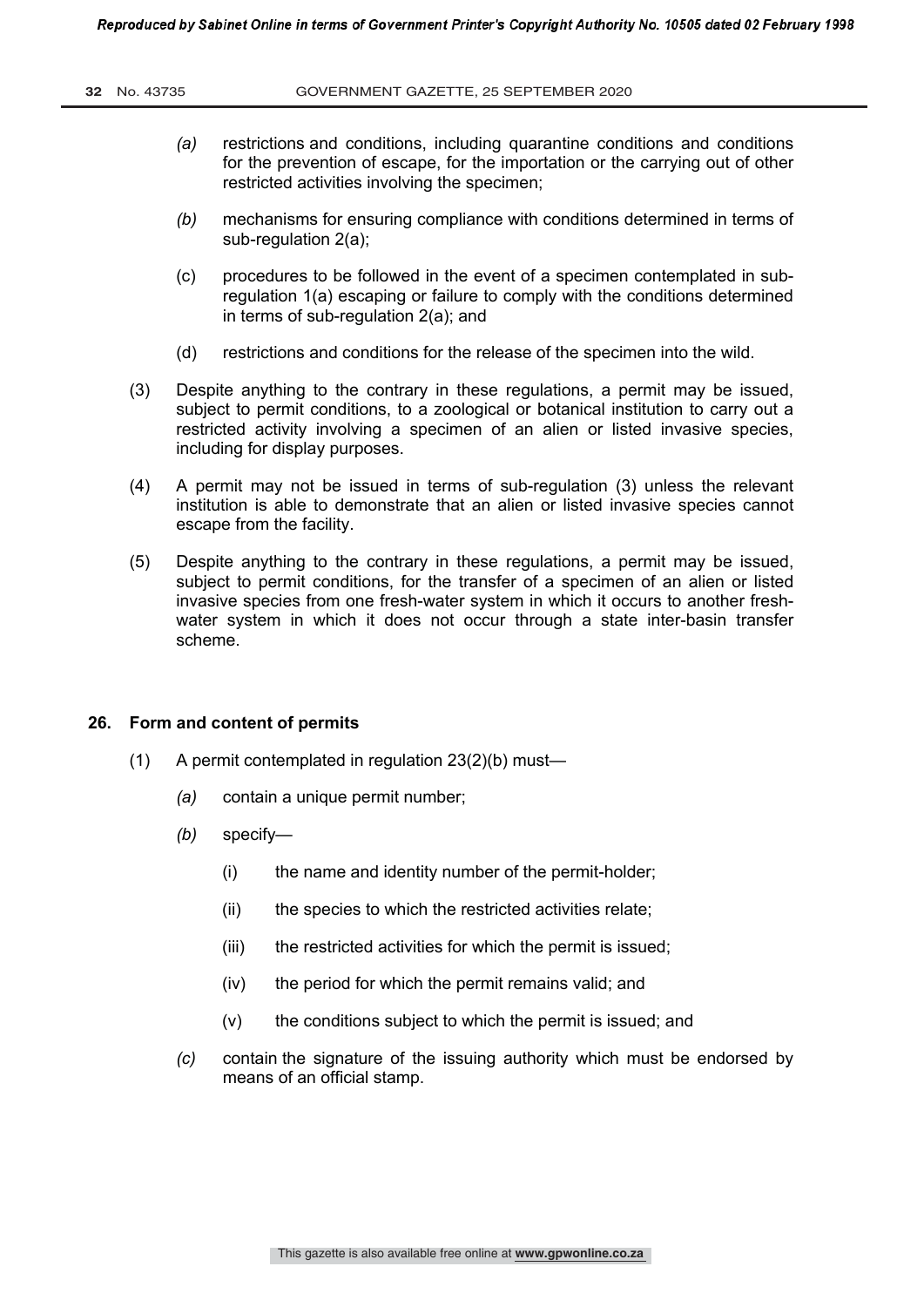#### **27. Period of validity of permits**

- (1) A permit issued in terms of these regulations may be issued for a period not exceeding ten years from the date of its issue or renewal thereof, as the case may be.
- (2) Notwithstanding the provisions of sub-regulation (1), a permit may be issued for a period exceeding ten years, if it is issued—
	- *(a)* for a restricted activity that will be carried out by a scientific institution;
	- *(b)* in terms of an integrated permit and the other law to which the permit relates provides for a longer period; or
	- *(c)* to an applicant who is in possession of a valid authorisation in terms of section 22(1)*(a)* or *(b)* of the National Water Act, 1998 (Act No. 36 of 1998) or an aquaculture permit.
- (3) Notwithstanding the provisions of sub-regulation (1), the issuing authority may specify a period of validity which exceeds ten years, based on the recommendations in the risk assessment report.

#### **28. Amendment of permits**

- (1) A permit may be amended for good reason as contemplated in section 93A of the Act, including by—
	- *(a)* adding or removing a condition;
	- *(b)* amending a condition;
	- *(c)* amending any detail on the permit; or
	- *(d)* correcting a technical or editorial error on the permit.
- (2) An issuing authority which issued a permit may in addition to sub-regulation (1), amend the permit condition stipulated therein if information is obtained by the issuing authority indicating that the species or the restricted activity for which the permit was issued is likely to have a detrimental impact on biodiversity.
- (3) The issuing authority must, before amending a permit, notify the permit-holder in writing of its intention to do so and provide the permit-holder with an opportunity to make representations as to why the permit should not be amended.
- (4) The issuing authority must, if it decides to amend the conditions of the permit, after consideration of any representations made in terms of sub-regulation (3), notify the permit-holder in writing—
	- *(a)* of the decision to amend the conditions of the permit; and
	- *(b)* of the date upon which the amendment becomes effective.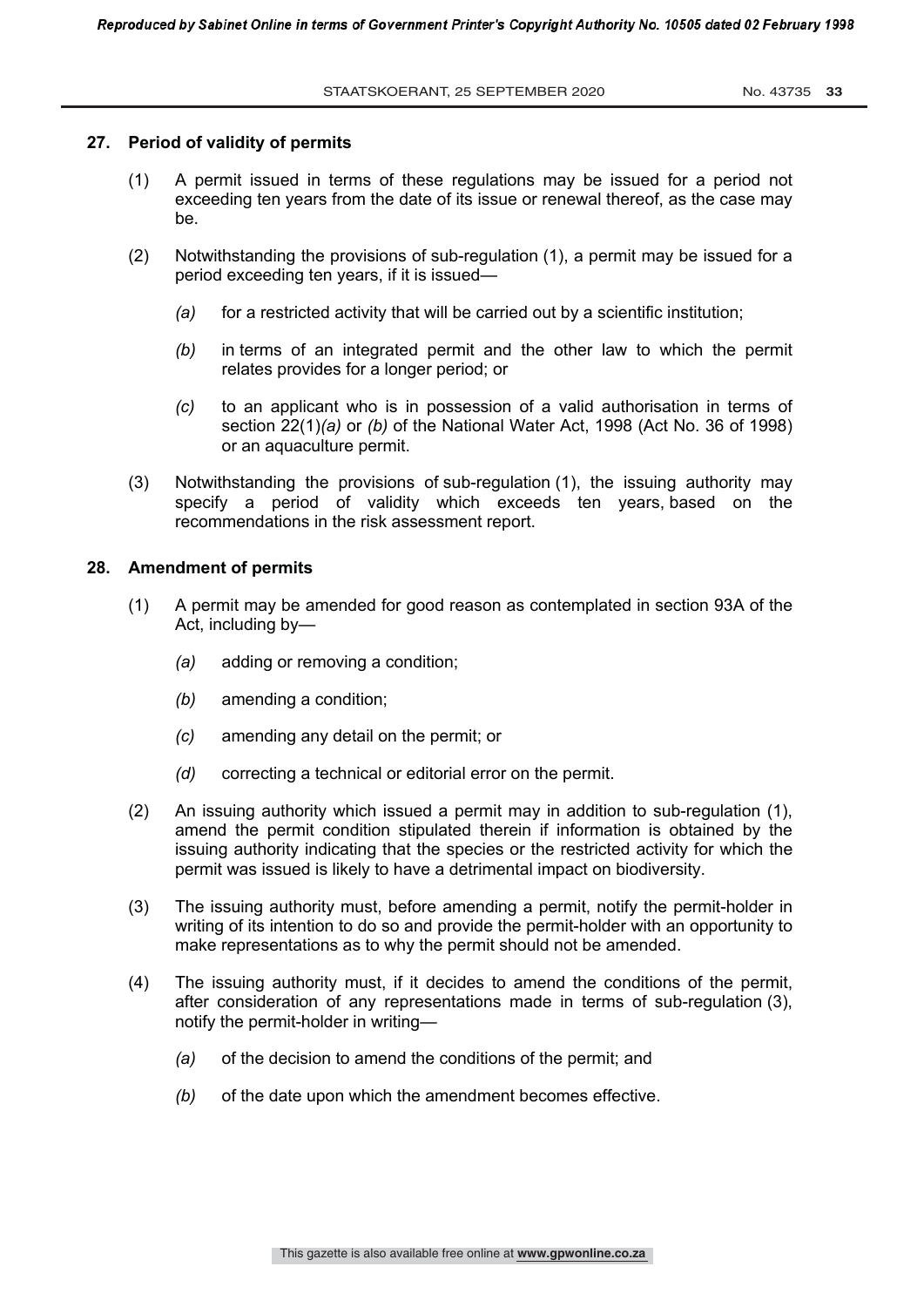#### **34** No. 43735 GOVERNMENT GAZETTE, 25 SEPTEMBER 2020

#### **29. Return of cancelled permits**

A permit that has been cancelled in terms of section 93 of the Act must be returned to the issuing authority within 30 calender days of the date of cancellation.

#### **30. Renewal of permits**

- (1) A permit-holder may apply for the renewal of a permit to the issuing authority who issued the permit.
- (2) An application contemplated in sub-regulation (1) must be—
	- *(a)* made at least 60 days before the expiry of the period for which the permit was issued;
	- *(b)* made on a form obtained from the issuing authority; and
	- *(c)* accompanied by the applicable renewal fee specified in Annexure A.
- (3) The provisions of regulation 24 apply to an application for the renewal of a permit.

#### **31. Sale or transfer of alien and listed invasive species**

- (1) If a permit-holder sells a specimen of an alien or listed invasive species, the new owner of such specimen must apply for a permit in terms of Chapter 7 of the Act prior to acquiring such specimen.
- (2) Notwithstanding the provisions of sub-regulation (1), a landowner or occupier of land may transfer a permit issued in terms of these regulations, to the new landowner or occupier of the same land specified in the permit.
- (3) A new owner or occupier of the land contemplated in sub-regulation (2), must notify the issuing authority within 30 days of such transfer, after which the issuing authority must issue an amended permit in the name of the new landowner or occupier, subject to any other conditions or amendments which may be required.

#### **CHAPTER 8 EMERGENCY SUSPENSION**

#### **32. Emergency suspension of permits**

- (1) An issuing authority may suspend the operation of a permit if—
	- *(a)* it is necessary in order to control or eradicate a particular alien or listed invasive species;
	- *(b)* the carrying out of the restricted activity permitted in terms thereof poses an immediate significant threat to socio-economic circumstances, human health or the environment; or
	- *(c)* the alien or listed invasive species poses an immediate significant threat to socio-economic circumstances, human health or the environment.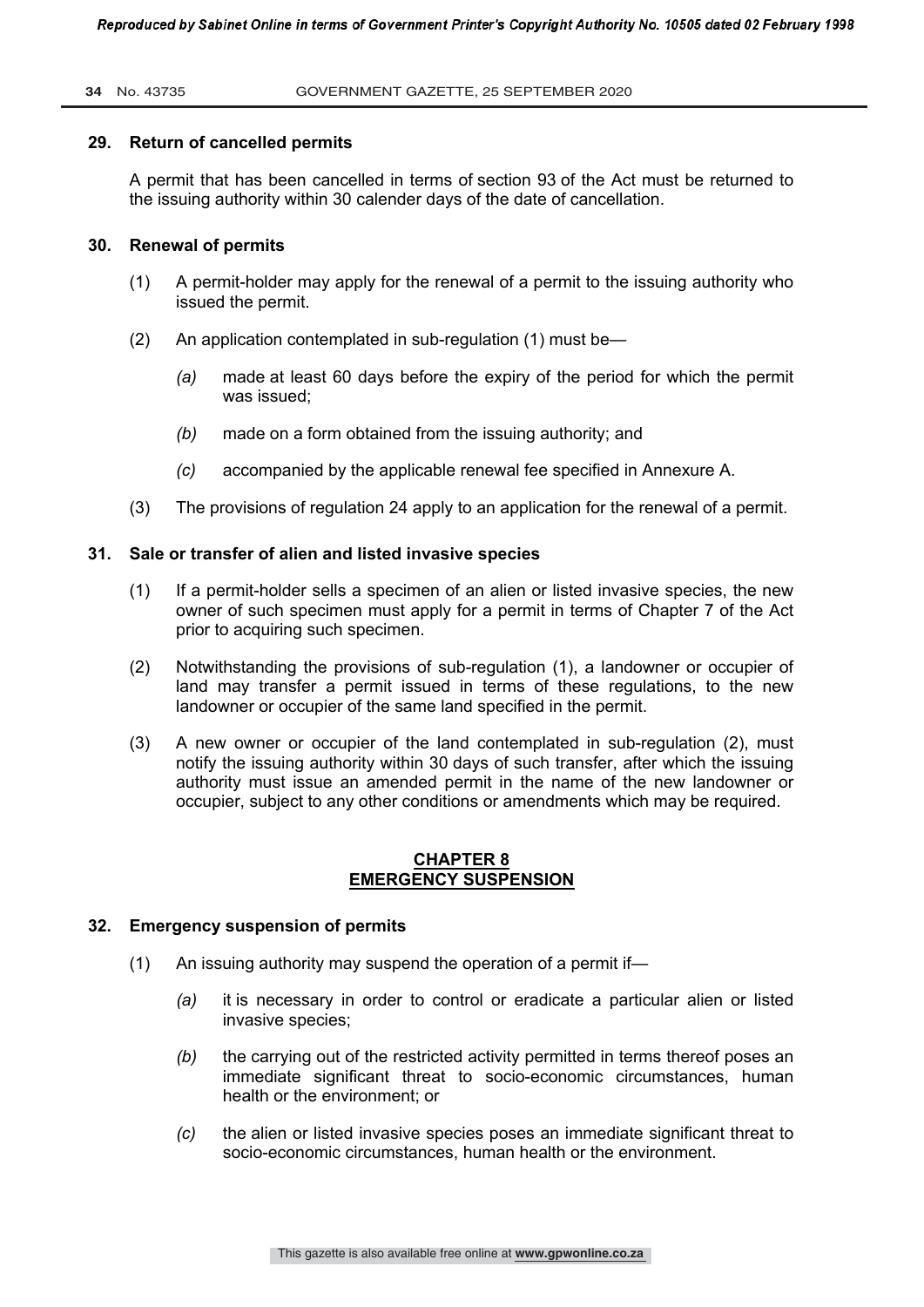- (2) Notice of the suspension of a permit must be in writing and must be served on—
	- *(a)* the permit-holder; or
	- *(b)* any other person acting on behalf of the permit-holder.
- (3) A suspension will be effective immediately upon notification, unless otherwise stated in the notice.
- (4) An issuing authority must, within 21 calender days of suspending a permit, initiate proceedings in terms of regulation 28 to amend the permit in order to address the cause of the emergency or may cancel a permit in terms of section 93 of the Act.
- (5) A suspension will remain in force until the finalisation of proceedings in terms of regulation 28 or section 93 of the Act.

#### **CHAPTER 9 COMPLIANCE AND ENFORCEMENT**

#### **33. Requests for directives**

- (1) A request to issue a directive in terms of section 74(1) of the Act must be on a form that corresponds substantially with Annexure B.
- (2) A competent authority may waive any of the information required in Annexure B.

#### **34. Withdrawal of directives**

A directive issued under section 69(2) or section 73(3) of the Act may be withdrawn in writing by the competent authority if the circumstances giving rise to the issue of the directive no longer exist.

#### **35. Limitation of liability**

Section 49 of the National Environmental Management Act applies to any action taken in terms of these regulations.

#### **36. Offences and penalties**

- (1) Any offence committed in terms of section 101 of the Act must, upon conviction, carry the penalties referred to in section 102 of the Act.
- (2) Any person who contravenes or fails to comply with a provision of regulations 2(2) to (3), 3(2) to (5), 4(2) to (5), 5(2), 6, 7(1), 7(3), 8, 9, 12(1), 12(4), 17(1), 17(3), 17(4), 18, 24(1), 29, 31(1) and 31(3), is guilty of an offence and is liable, on conviction, to—
	- *(a)* a fine not exceeding five million rand, and in the case of a second or subsequent conviction, to a fine not exceeding R10 million; or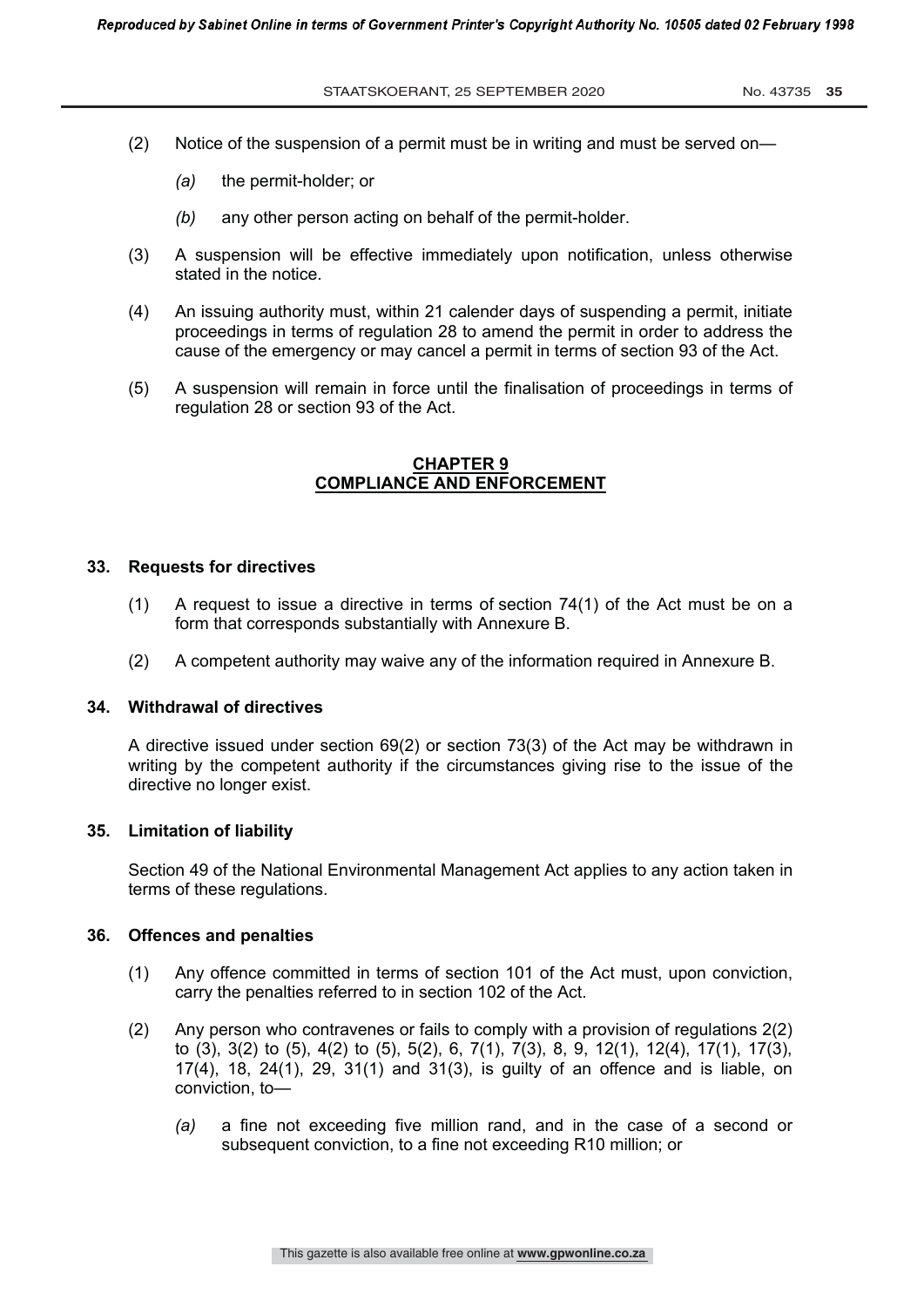- *(b)* imprisonment for a period not exceeding 5 years and in the case of a second or subsequent conviction, to imprisonment not exceeding 10 years; or
- *(c)* to both such fine and imprisonment.

# **CHAPTER 10 REPEAL, SHORT TITLE AND COMMENCEMENT**

#### **37. Repeal**

The Alien and Invasive Species Regulations, 2014 published in Notice No. R. 598 of *Government Gazette* No. 37885 dated 1 August 2014, are hereby repealed.

#### **38. Short title and commencement**

These Regulations are called the *Alien and Invasive Species Regulations*, 2020 and take effect within 30 days of publication in the *Gazette*.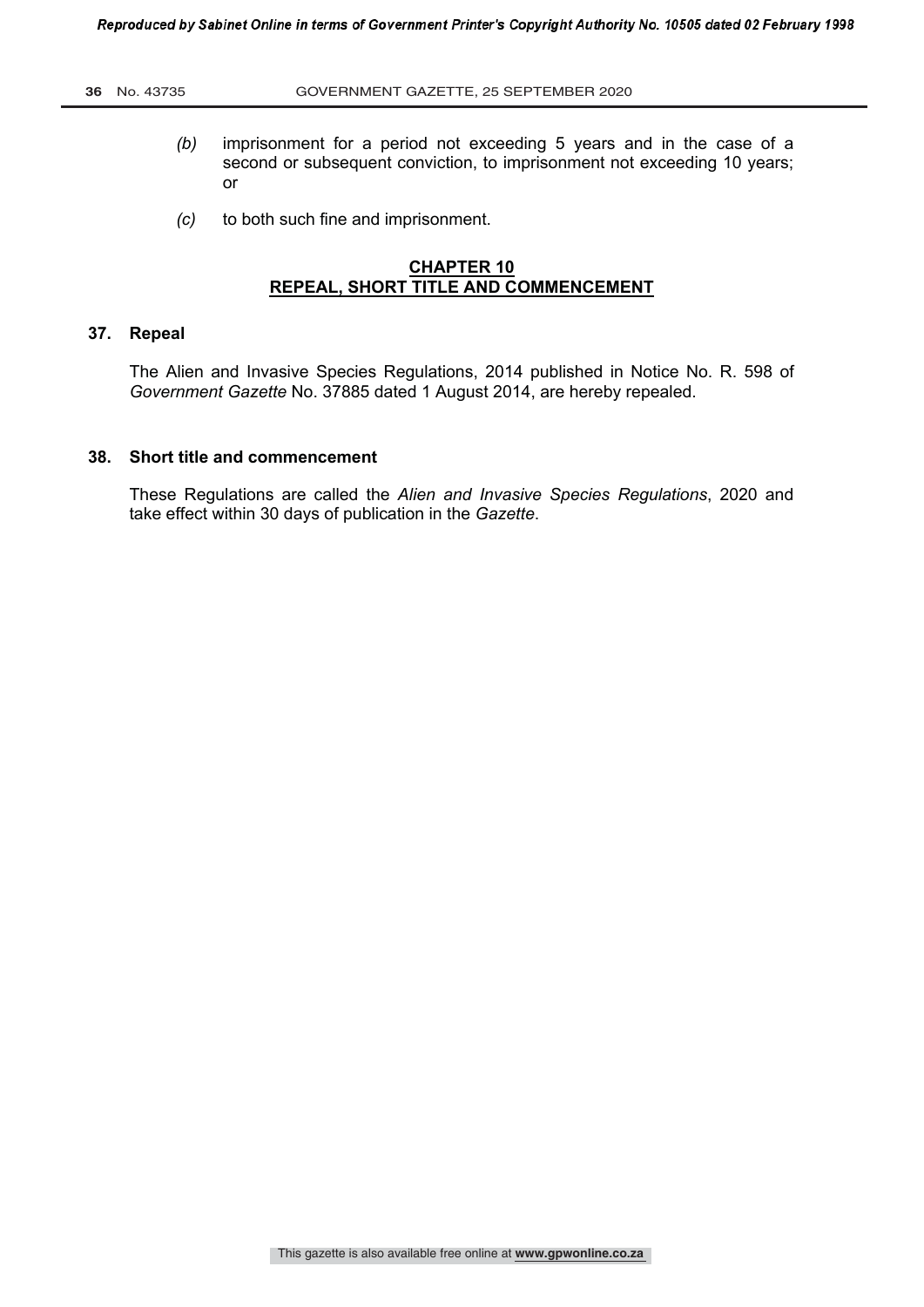#### **ANNEXURE A**

#### **FEES**

# **Fees in connection with the application for alien and listed invasive alien species permits in terms of the National Environmental Management: Biodiversity Act, 2004**

#### **Explanatory Note:**

*In terms of section 97(1)(f)(ii) of the Act, and in terms of the National Environmental Management Act, 1998, the Minister may prescribed the fees to be paid in connection with the lodging and consideration of applications for permits and appeals*

| Alien<br><b>Species</b> | & | Listed | Invasive | Activity                         | Fee     |
|-------------------------|---|--------|----------|----------------------------------|---------|
|                         |   |        |          | <b>Import into the Republic</b>  | R200.00 |
|                         |   |        |          | <b>All restricted activities</b> | R100.00 |
|                         |   |        |          | <b>Renewal of permit</b>         | R50.00  |
|                         |   |        |          | <b>Appeals</b>                   | R50.00  |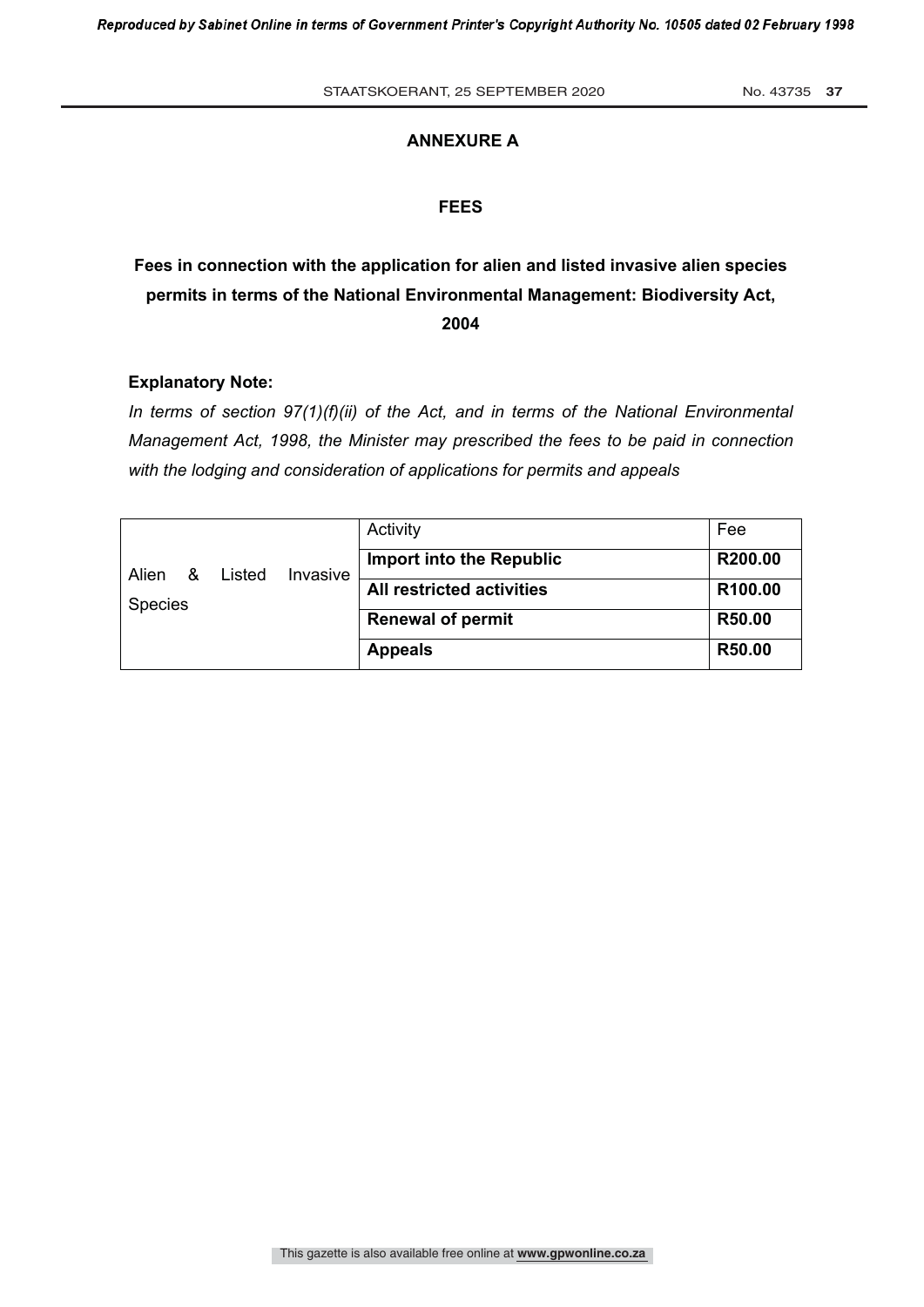# **ANNEXURE B**

# **Request to issue a directive in terms of section 74(1) of the National Environmental Management: Biodiversity Act for a listed invasive species**

# **Explanatory Note:**

*In terms of section 74(1) of the Act, any person may request the Minister, in writing, to issue a directive in terms of section 73(3) of the Act.* 

# **For official use:**

Reference number: Date:

# **1. DIRECTIVE REQUESTED BY:**

| <b>Full name</b>           |                |               |  |      |
|----------------------------|----------------|---------------|--|------|
| <b>Identity number</b>     |                |               |  |      |
| <b>Physical</b>            |                |               |  |      |
| address                    |                |               |  |      |
|                            |                |               |  | Code |
| <b>Postal address</b>      |                |               |  |      |
|                            |                |               |  | Code |
| <b>Telephone</b><br>number | $(1+27)$ (     | $\lambda$     |  |      |
| Fax number                 | $\sqrt{+27}$ ( | $\mathcal{E}$ |  |      |
| <b>Cellular</b><br>number  | $(+27)$ (      |               |  |      |
| <b>E-mail address</b>      |                |               |  |      |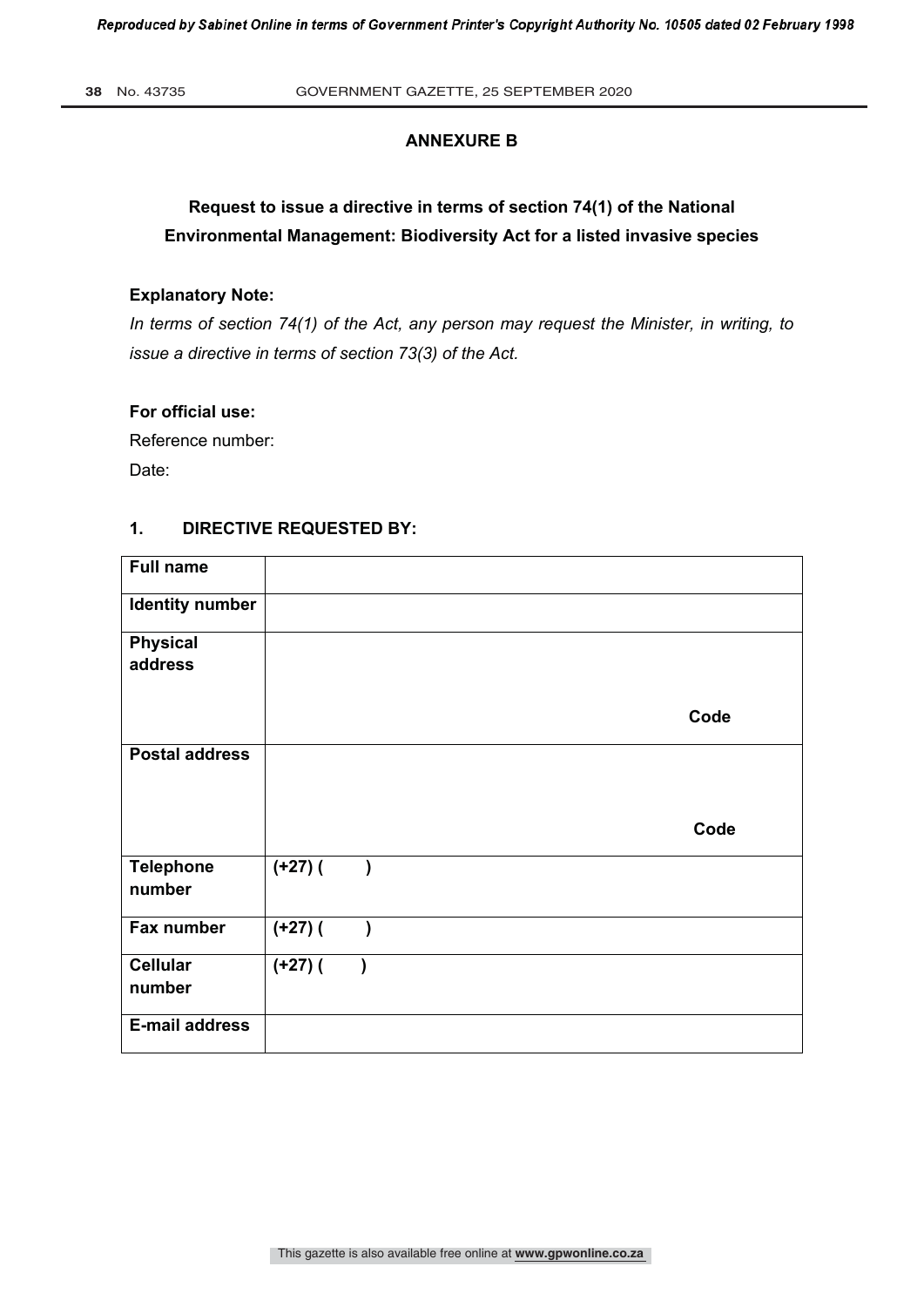No. 43735 39

# **2. DIRECTIVE TO BE ISSUED TO**

Name:

………………

………………………………………………………………………………………………………

# **2.1 SITE AND SPECIES DETAILS**

2.1.1 Name (if applicable), province/magisterial district, erf number or physical address:

……………………………………………………………………………………………………....

……………………………………………………………………………………………………....

...................................

…………………………………

..................................

………………………………………………………………………………………………………

2.1.2 Listed invasive species involved (Attach list if space is insufficient):

Scientific name: ……………………………………………..……………………………………………………… ……… Common name: ……………………………..……………………………………………….................................. ......

# **2.2 REASONS FOR REQUEST** (Choose whichever is applicable)

2.2.1 Contravention of permit requirements in terms of section 71(1) of the Act and/or associated permit conditions?

|                                                                                           |     | No  |  |
|-------------------------------------------------------------------------------------------|-----|-----|--|
| If yes, substantiate:                                                                     |     |     |  |
|                                                                                           |     |     |  |
| 2.2.2 Contravention of notification requirements in terms of section 73(2)(a) of the Act? |     |     |  |
| If yes, substantiate:                                                                     | Yes | No. |  |